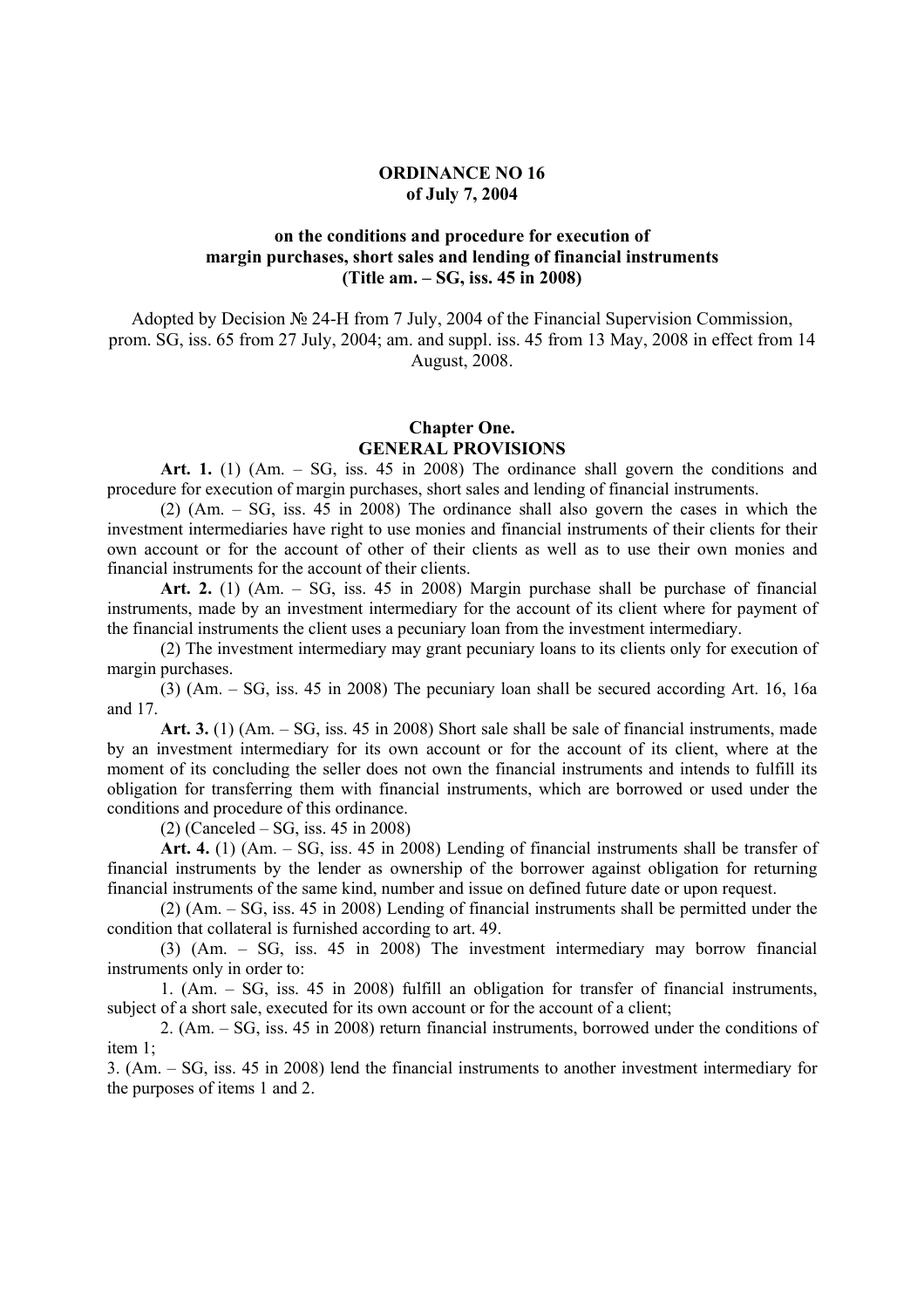(4) (Am. – SG, iss. 45 in 2008) The investment intermediary may lend its own financial instruments, borrowed financial instruments on the conditions of art. 3, as well as financial instruments of its clients in the capacity of their agent.

**Art. 5**. (1) (Am. – SG, iss. 45 in 2008) The investment intermediary may use for the account of a client its own, as well as borrowed financial instruments, only in order to:

1. (Am. – SG, iss. 45 in 2008) fulfill an obligation for transfer of financial instruments, subject of a short sale, executed for the account of a client;

2. (Am. – SG, iss. 45 in 2008) return financial instruments, borrowed for execution of a short sale for the account of a client.

(2) (Am. – SG, iss. 45 in 2008) The obligation of the client, for whose account the financial instruments are used, to return the financial instruments, shall be deemed secured with the monies and financial instruments, accounted on his account for short sales, including with the monies, received from short sales.

(3) (Am. – SG, iss. 45 in 2008) For the purposes under para 1 the investment intermediary may also use for the account of a client financial instruments, accounted on the account for margin purchases or on the account for short sales of another client, up to the extent, to which they are deemed to be collateral. The obligation of the client, for whose account the financial instruments are used, to return the financial instruments, shall be deemed secured under the conditions of para 2.

(4) (Am. – SG, iss. 45 in 2008) The disposing of financial instruments under para 1 and 3 shall be entered in the respective register of the depository institution, in which the financial instruments are kept.

**Art. 6.** (1) (Am. – SG, iss. 45 in 2008) The investment intermediary may use for its own account financial instruments, accounted on accounts for margin purchases or on accounts for short sales of clients up to the extent, to which they are deemed to be collateral according to art. 15, or art. 39 only in order to:

1. (Am. – SG, iss. 45 in 2008) fulfill an obligation for transfer of financial instruments, subject of a short sale, executed for its own account;

2. (Am. – SG, iss. 45 in 2008) return financial instruments, borrowed for execution of a short sale for its own account;

3. (Am. – SG, iss. 45 in 2008) secure a loan from a credit institution, which has obtained a license from the Bulgarian National Bank (BNB) to carry out bank activity in the country, taken for financing margin purchases;

4. lend them to another investment intermediary.

(2) (Am. – SG, iss. 45 in 2008) The disposing of financial instruments shall be entered in the respective register in a depository institution, in which the financial instruments are kept.

(3) (Am. – SG, iss. 45 in 2008) The investment intermediary shall be obliged to return to the client financial instruments of the same kind, number and issue under conditions and procedure determined in the contract for margin purchases or for short sales..

Art. 7. The investment intermediary may use the monies of a client, accounted on his account for short sales, for its own account or for the account of other clients, up to the extent, to which they are deemed to be collateral according to art. 29.

**Art. 7a.** (New – SG, iss. 45 in 2008) (1) Margin purchases and short sales with financial instruments may be executed on the territory of the Republic of Bulgaria only on a regulated market under conditions and procedure envisaged in the rules of the regulated market. Short sales according sentence one may be executed only with financial instruments which satisfy the requirements of art. 8 para 1, respectively art. 9 para 1.

(2) The orders for margin purchase and for short sale shall be identified upon their entry in the system for trading on a regulated market.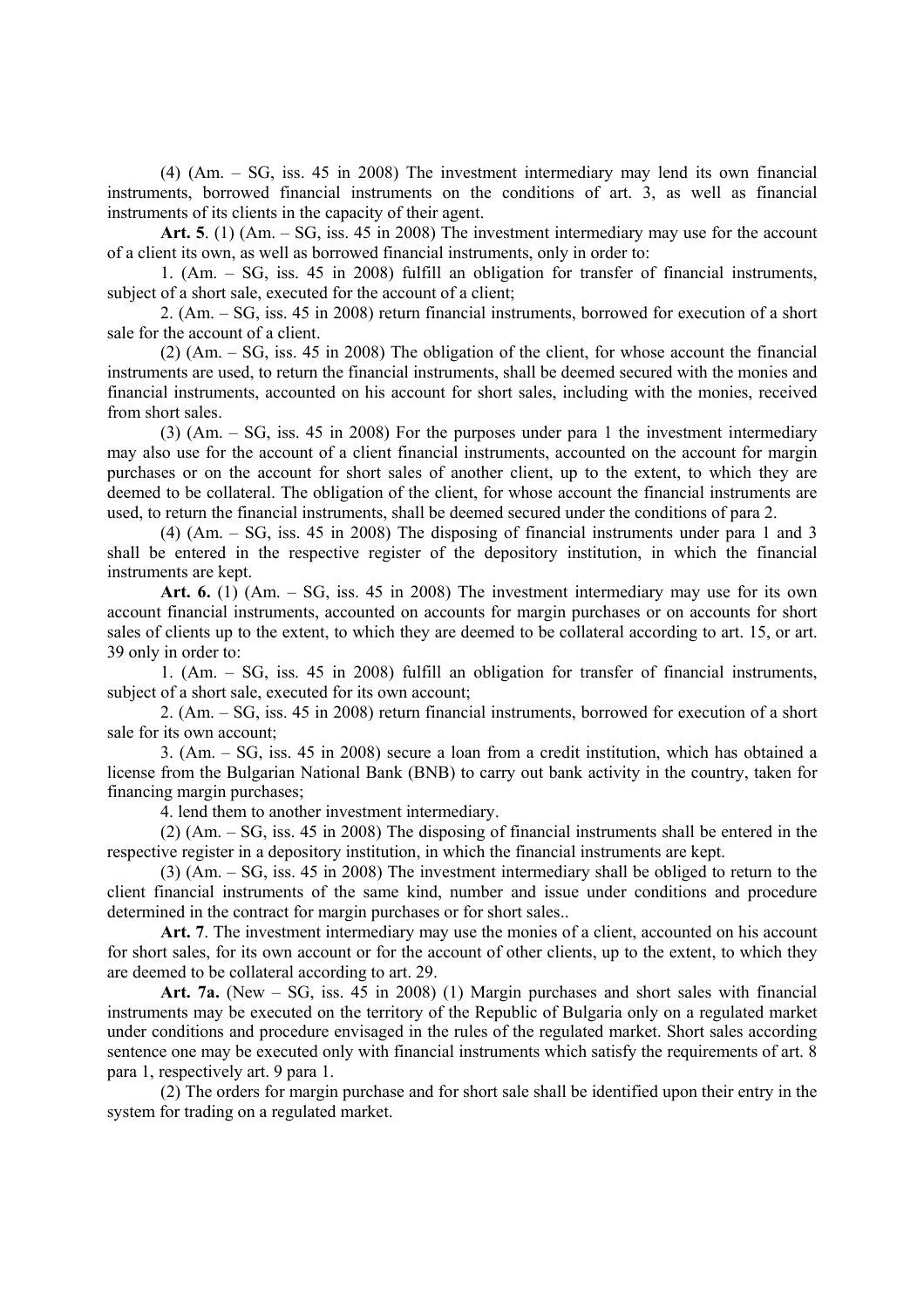(3) The investment intermediaries may execute margin purchases, short sales and lending of financial instruments also on the territory of other Member State while complying with the requirements of the relevant national legislation and the international practice, applicable to such types of transactions, as well as on the territory of a third country, if the applicable national legislation and international practice ensure at least equal extent of protection of the investors in financial instruments as that under the Bulgarian legislation.

(4) The investment intermediaries shall grant loans for execution of margin purchases, shall execute margin purchases and short sales, in compliance with the requirements for capital adequacy and liquidity according Ordinance No. 35 from 2006 on the capital adequacy and liquidity of investment intermediaries (SG, iss. 97 in 2006) (Ordinance No. 35).

(5) The investment intermediaries shall provide to the Financial Supervision Commission on a monthly basis, along with the report on the capital adequacy and liquidity under Art. 144 para 1 of Ordinance No. 35, also information on the amount of the granted by them loans to clients in relation to margin purchases and short sales and on the collaterals provided under these loans.

The information according sentence one shall first be provided separately for the margin purchases and for the short sales.

#### **Chapter Two.**

# **FINANCIAL INSTRUMENTS WHICH MAY SERVE AS COLLETRAL ON MARGIN PURCHASES AND SHORT SALES AND WITH WHICH SHORT SALES MAY BE EXECUTED**

### **(Title am. – SG, iss. 45 in 2008)**

**Art. 8.** (Am. – SG, iss. 45 in 2008) (1) Financial instruments, which may serve as collateral in the execution of margin purchases and short sales and with which short sales may be executed on the territory of the Republic of Bulgaria, shall be financial instruments, admitted to trading on a regulated market, which during the last 20 sessions of the regulated market meet simultaneously the following requirements:

1. transactions in them have been concluded during at least 15 sessions of the regulated market;

2. the minimum average daily amount of financial instruments, in which transactions have been concluded on the regulated market is not less than 5 000;

3. the average daily number of concluded transactions on the regulated market is not less than 30;

4. the product of the number of financial instruments from a given issue and the price of closing for the last day of trading with this financial instrument on the regulated market is not less than BGN 20 000 000.

 (2) The transaction subject to block trade, repo transactions, transactions under registration agency and transactions on privatization market shall not be considered concluded on a regulated market.

(3) Within the scope of para 1 item 2, 3 and 4 shall not fall the transactions concluded by the investment intermediary when it has acted as a market maker of the issue of financial instruments.

(4) In the cases where the financial instruments under para 1 are shares, the free float shall be not less than 15% of the issue.

**Art. 9.** (Am. – SG, iss. 45 in 2008) (1) The regulated market may establish additional requirements to the financial instruments, subject of margin purchases and short sales as well as more stringent requirements than those, provided for in art. 8, para 1, if this is necessary for ensuring the stability of the market in financial instruments and for investor protection.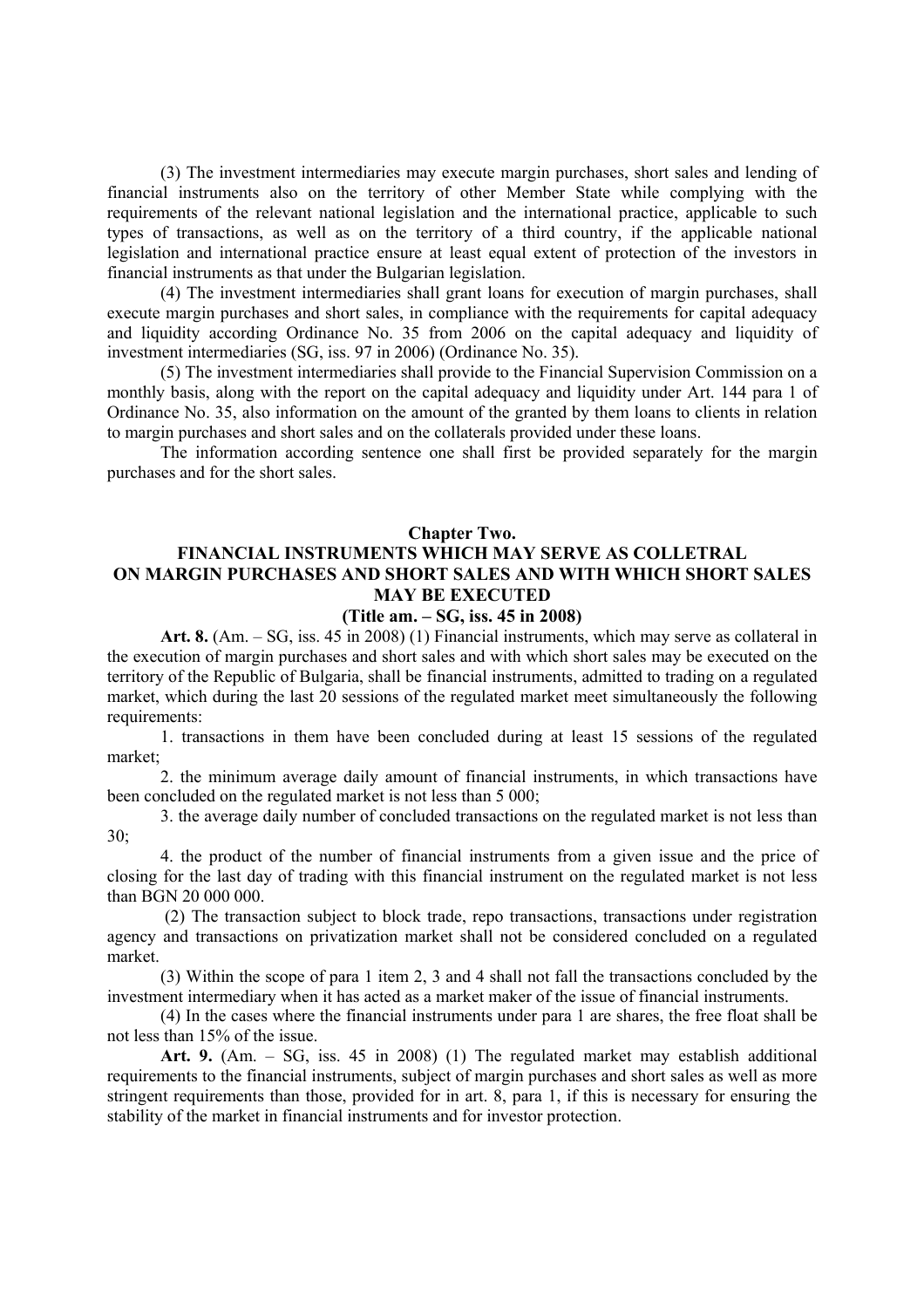(2) The regulated market under para 1 shall announce every day, after the closing of the trade session, through its trading system and the stock exchange bulletin as well as in another appropriate way a list of the financial instruments, meeting the requirements under art. 8, para 1, respectively the additional and/or more stringent requirements under para 1, with which short sales may be executed and which may be used as collateral on margin purchases and short sales for the period of the next trading session.

(3) The regulated market shall disseminate according to the procedure under para 2 information on the total amount of the financial instruments of each issue, subject of margin purchases and short sales.

**Art. 10.** (1) (Am. – SG, iss. 45 in 2008) The investment intermediaries may not accept as collateral on margin purchases and short sales, as well as execute short sales with financial instruments, which have ceased to meet the requirements under art. 8, para 1, respectively art. 9, para 1.

(2) (Am. – SG, iss. 45 in 2008) The settlement of the margin purchases and short sales, concluded on the regulated market before the respective financial instruments have ceased meeting the requirements under art. 8, para 1, respectively art. 9, para 1, shall be executed in accordance with the general procedure. The concluded contracts for lending of financial instruments, which have subsequently ceased to meet the requirements under art. 8, para 1, respectively art. 9, para 1, shall remain in force.

**Art. 11**. (Am. – SG, iss. 45 in 2008) The Financial Supervision Commission may impose restrictions and prohibitions for execution of margin purchases and short sales in particular kinds or issues of financial instruments, if this is necessary for ensuring the stability of the securities market or for the investor protection.

## **Chapter Three CONDITIONS AND PROCEDURE FOR EXECUTION OF MARGIN PURCHASES Section I General Requirements**

Art. 12. The monies, which the investment intermediary lends to its clients for execution of margin purchases, may have as source only:

1. (Am. – SG, iss. 45 in 2008) own funds of the investment intermediaries;

2. (Am. – SG, iss. 45 in 2008) a loan from credit institution;

3. monies of clients, accounted on accounts for short sales up to the extent, to which they are deemed to be collateral according to art. 29.

**Art. 13.** (Am. – SG, iss. 45 in 2008) The investment intermediary shall execute margin purchases on the basis of a written contract with the client for execution of margin purchases, concluded in accordance with the procedure under art. 24 of Ordinance No 38 of 2007 on the requirements to the activity of the investment intermediaries (SG, iss. 67 in 2007) (Ordinance No 38).

(2) Before signing of the contract under para 1 the investment intermediary shall be obliged to provide the client with a written explanation on the mechanism for execution of margin purchases and the risks, related to them. The client shall certify in writing of having received the information under sentence one.

(3) Before signing the contract under para 1 the investment intermediary shall require from the client to provide it with information about his financial situation with content according Art. 19 para 4 of Ordinance No. 38. On the basis of the information according sentence one, the investment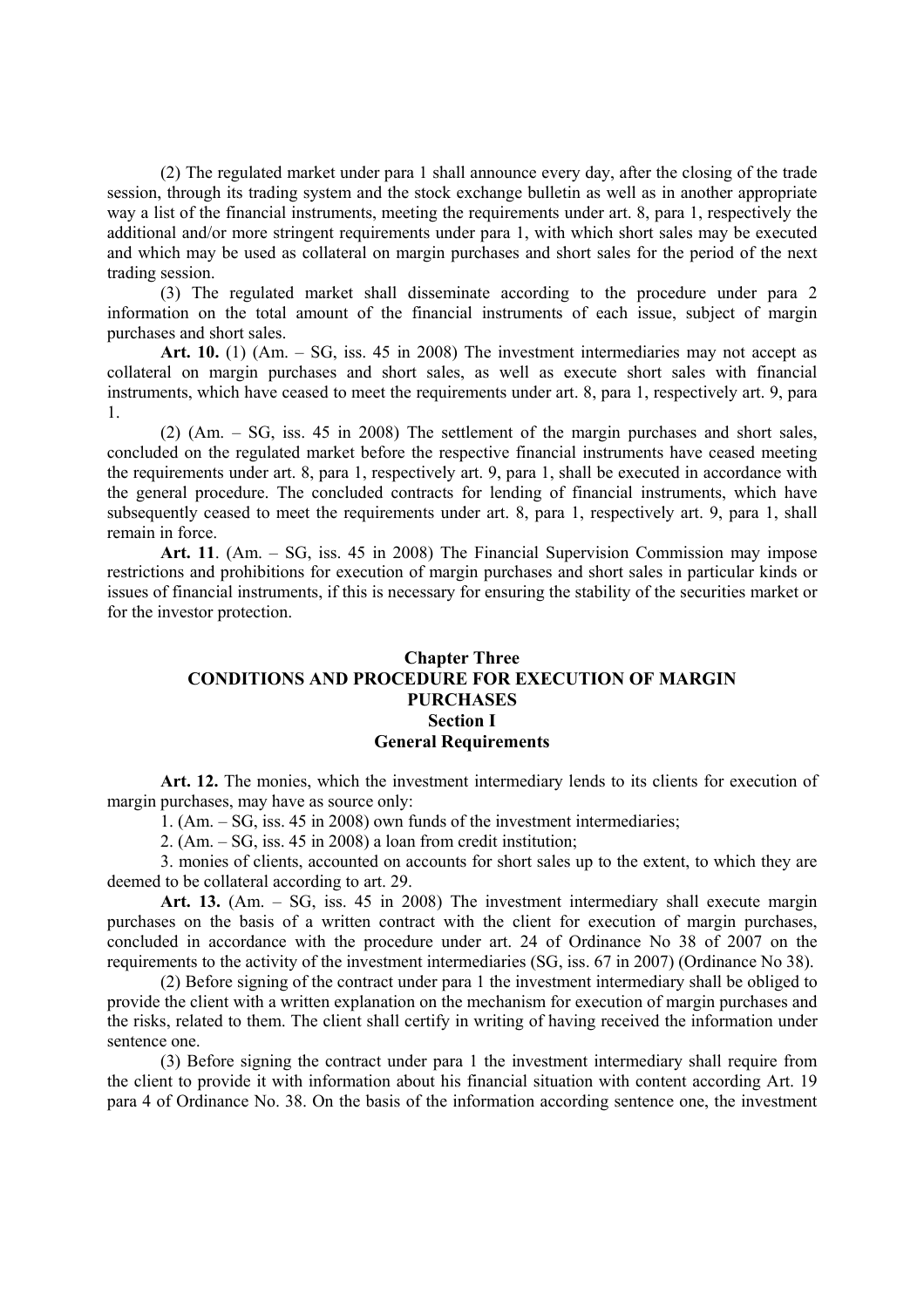intermediary shall determine the maximum amount of the liability of any client under a loan for margin purchases.

(4) The investment intermediary shall calculate capital requirement for credit risk on provided loans for margin purchases in compliance with the requirements of Ordinance No. 35.

(5) The total amount of the loan for execution of margin purchases, provided to one person, or to a group of related clients, within the meaning of item 25 of the Additional Provisions of Ordinance No. 35 may not exceed 25% of the investment intermediary's own funds, determined according Chapter Three of Ordinance No. 35.

**Art. 14**. (Am. – SG, iss. 45 in 2008) (1) The investment intermediary shall open:

a) and keep with itself a separate account for margin purchases of every client executing margin purchases;

b) in a depository institution a separate margin account for financial instruments of every client, on which shall be kept the financial instruments provided by the client in fulfillment of the initial and maintaining margin requirements;

c) in a depository institution a separate cash account for margin purchases, on which shall be accounted the cash of the investment intermediary's clients, provided in connection with the execution of the margin purchases.

(2) The investment intermediary shall account on the client's account according para 1 point "a" the provided cash and financial instruments by the client in fulfillment of the initial and maintaining margin requirements and its claims from the margin loans, granted to the client.

(3) The account for margin purchases under para 1 point "a" shall also contain information on the number of financial instruments from each issue, which have been deposited by the client in compliance with the initial or the maintaining margin requirements as well as information on the liabilities to the client in connection with the use of financial instruments accounted on the account for margin purchases according art. 5.

**Art. 15.** (1) (Prev. text of art. 15, am. – SG, iss. 45 from 2008) The financial instruments, accounted on the account for margin purchases, shall be deemed to be collateral in favour of the investment intermediary regarding the loan, granted to the client up to the extent of the maintaining margin requirement under art. 17.

(2) (New – SG, iss. 45 in 2008) In the cases when the financial instruments subject of a margin purchase do not serve as collateral on the margin loan, the settlement of the margin purchase shall be performed by transfer of the financial instruments on account at the depository institution, indicated by the client, other than the margin account according Art. 14 para 1 point "b".

## **Section II**

### **Specific Requirements for Execution of Margin Purchases**

**Art. 16**. (Am. – SG, iss. 45 in 2008) (1) A client, who has submitted an order for a margin purchase of financial instruments which satisfy the requirements of art. 8 para 1, or art. 9 para 1, and for which it is envisaged in the contract to serve as collateral on the margin loan, shall be obliged to meet the initial margin requirement under para 2 on the day of the order submission and till the settlement day of the concluded transaction.

(2) Initial margin requirement shall be the obligation of the client to provide the investment intermediary with a deposit to the value according to para 3, which may consist of:

1. monies;

2. debt securities, issued or guaranteed by the Bulgarian state, which have market value;

3. financial instruments, meeting the requirements under art. 8, para 1, respectively art. 9, para

1;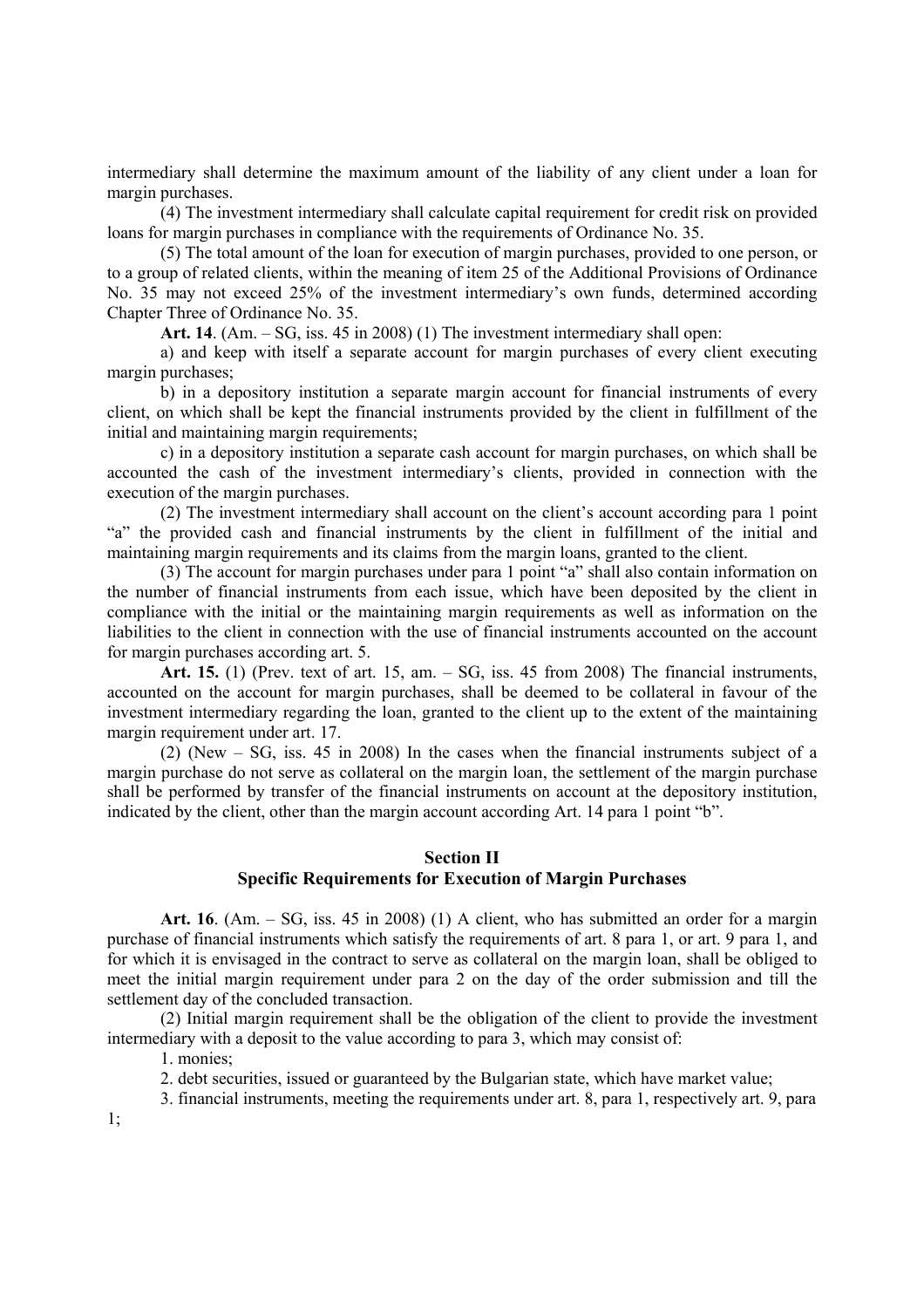4. any combination under items 1, 2 and 3.

(3) If the initial margin requirement is complied within in cash, the deposit under para 2 shall be in amount not less than 50 per cent of the value of each particular margin purchase.

(4) If the initial margin requirement is complied with in financial instruments under para 2 item 2 and/ or 3, the deposit shall be in amount not less than 100 percent of the value of each particular margin purchase.

(5) If the initial margin requirement is complied with as combination of monies and financial instruments the amount of the deposit in financial instruments, which must be provided, shall be calculated under the following formula:

 $PS = 100\% (MP - M^*2),$ 

Where:

PS is shall be the current market value of the deposited financial instruments, calculated according to art.  $18$ 

MP – the value of the margin purchase;

M – the deposit in monies.

 (6) The initial margin requirement may be met by the client also by available margin surplus according art. 19 para 2 item 1 and/or available surplus at short sales according art. 37 para 3 item 1, if that is agreed between the parties.

(7) The regulated market, where the financial instruments, subject of margin purchases, are admitted to trading as well as the investment intermediary may envisage initial margin requirement, higher than the one under para 3, 4 and 5.

(8) The value of the margin loan, granted by the investment intermediary to a client for each particular margin purchase, shall be the difference between the value of the margin purchase and the amount of the client's pecuniary deposit under para 2, item 1.

(9) The total amount of the margin loan of the client shall be the sum owed of all margin loans under para 8.

(10) If the client does not meet the initial margin requirement upon submission of the order for execution of the margin purchase, the investment intermediary shall not execute the order.

**Art. 16a.** (New – SG, iss. 45 in 2008) In cases other than those under art. 16 para 1, a client who has submitted an order for execution of a margin purchase, shall be obligated on the day of the order submission to meet initial margin requirement in amount of 200 per cent of the total amount of the margin loan. Art. 16 shall apply accordingly.

Art. 17. (1)  $(Am. - SG, \text{iss. } 45 \text{ in } 2008)$  A client, to whom an account for margin purchases has been opened, shall be obliged to meet the maintaining margin requirement every day since the settlement date of the margin purchase.

(2) Maintaining margin requirement shall be the obligation of the client to maintain with the investment intermediary collateral under para 3 to the value of not less than 125 percent of the total amount of the margin loan.

(3) (Am. – SG, iss. 45 in 2008) Collateral for the margin loan may be only financial instruments under art. 16 para 2 item 2 and/ or 3. The financial instruments of sentence one shall be accounted on an account for margin purchases of the client under art. 14 para 1 point "b".

(4) (New – SG, iss. 45 in 2008) If the current market value of the financial instruments under para 3, calculated according to art. 18, is lower than the maintaining margin requirement, the surplus on the account for short sales according to art. 37, para 2, if such exists, may be transferred to be collateral for the margin loan, if that is agreed in the contract.

(5) (Prev. para 4, am. – SG, iss. 45 in 2008) The regulated market, where the financial instruments, subject of margin purchases, are admitted to trading as well as the investment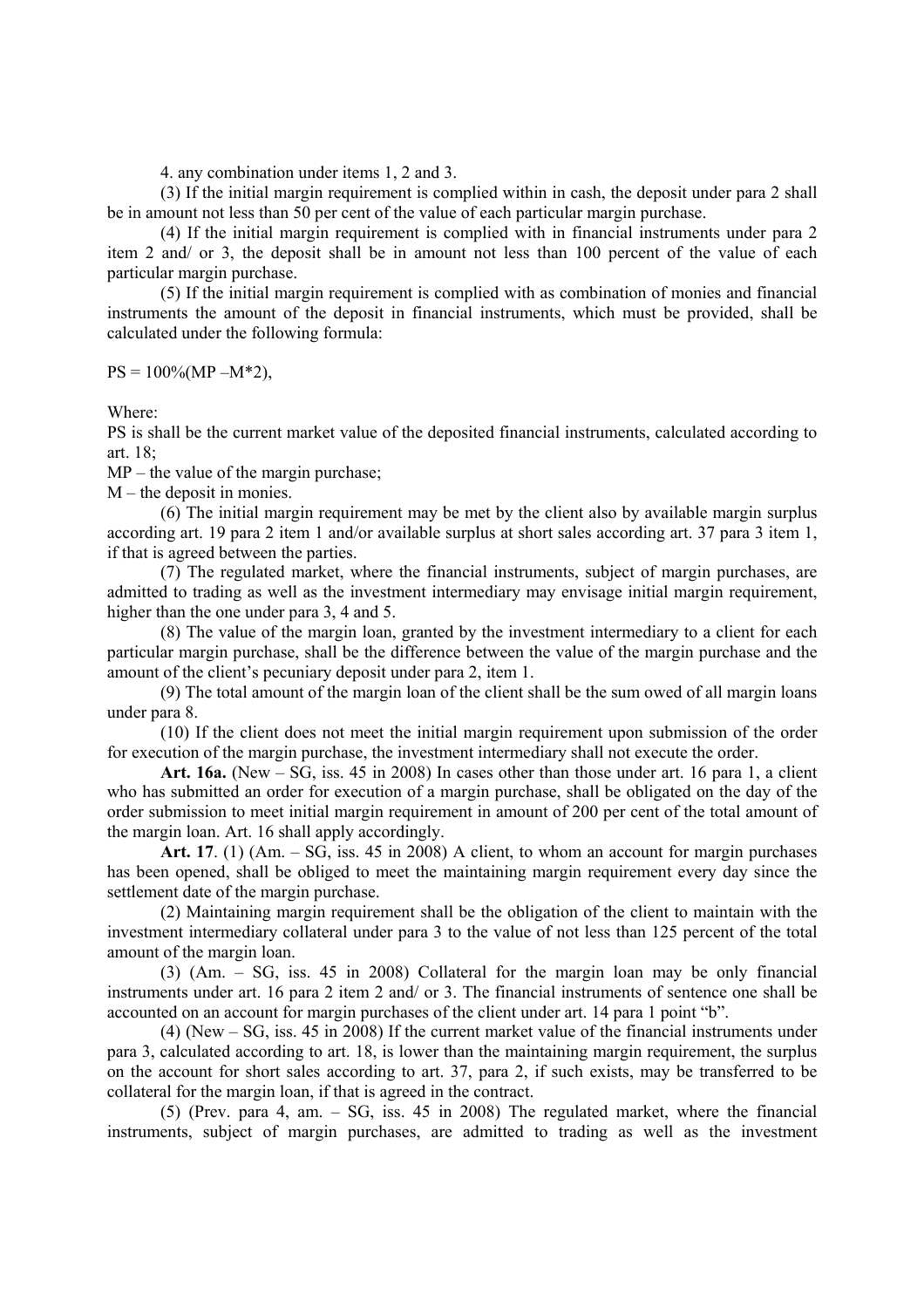intermediary may envisage maintaining margin requirement, higher than the one determined under para 2.

(6) (Prev. para 5, am. – SG, iss. 45 in 2008) The client may order the investment intermediary to transfer the surplus on the account for short sales if the client has such, to his account for margin purchases for the purpose of reduction of the total amount of the margin loan of the client.

**Art. 18.** (Am. – SG, iss. 45 in 2008) The investment intermediary shall make day-to-day revaluation of the financial instruments, accounted on the account for margin purchases as well as of the financial instruments, subject of margin purchases, whose settlement has not been executed, in the cases when it is envisaged they to serve as collateral of the margin loan. The revaluation of the financial instruments shall be made according to market price.

**Art. 19.** (Am. – SG, iss. 45 in 2008) (1) The investment intermediary shall not have right to allow the client to increase the total amount of the margin loan by drawing monies as well as to dispose of financial instruments, which are collateral for the margin loan (restriction of the account for margin purchases), if as result of this the market value of the collateral for the margin loan, calculated according to art. 18, will fall below 200 percent of the total amount of the margin loan.

(2) The client shall have right to use his margin surplus:

1. in order to meet an initial or maintaining margin requirement and/or an initial or maintaining requirement for short sales according to art. 34; or

2. to dispose in another way of financial instruments, accounted on his account for margin purchases, or to increase the total amount of the margin loan by drawing monies.

(3) Margin surplus shall be the difference between the value of the financial instruments which serve as collateral for the margin loan, calculated according to art. 18, and 200 percent of the total amount of the margin loan.

**Art. 20.** (1) (Am. – SG, iss. 45 in 2008) If margin deficit occurs the investment intermediary shall not have right to execute new orders for margin purchases and shall be obliged till the end of the working day to notify the client that within two working days he must cover the margin deficit by depositing with the investment intermediary:

1. monies, with which to pay the necessary part of the margin loan; and/or

2. (Am. – SG, iss. 45 in 2008) additional collateral in financial instruments under art. 16, para 2, item 2 and/or 3.

(2) (Am. – SG, iss. 45 in 2008) Margin deficit shall exist when the market value of the collateral for the margin loan, calculated according to art. 18, is less than the maintaining margin requirement under art.17 para 2.

**Art. 21**. (Am. – SG, iss. 45 in 2008) (1) If the client does not cover the margin deficit under art. 20, para 1, the investment intermediary shall sell a respective quantity of financial instruments on the account for margin purchases, necessary for covering the deficit by the day of the sale.

(2) In case the value of the collateral of the margin loan is recovered within the term of Art. 20 para 1 to the required amount under art. 17 para 2 before the covering of the margin deficit by the client, the intermediary shall notify the client of it.

(3) In case that the amount of the collateral on the account for margin purchases falls below 115 per cent of the total amount of the margin loan, the investment intermediary has the right, before the expiration of the term under art. 20 para 1, to sell financial instruments on the account for margin purchases, to cover the deficit on the day of sale, according para 1, if that is necessary for prevention of greater losses for the investment intermediary and/ or the client.

(4) The investment intermediary shall sell financial instruments in the cases according to para 1 and 3 under conditions and procedure determined in the contract for execution of margin purchases.

(5) In the case under para 1 the investment intermediary shall have right to refuse execution of the submitted orders of the client for concluding margin purchases and short sales as well as to terminate the contract for execution of margin purchases.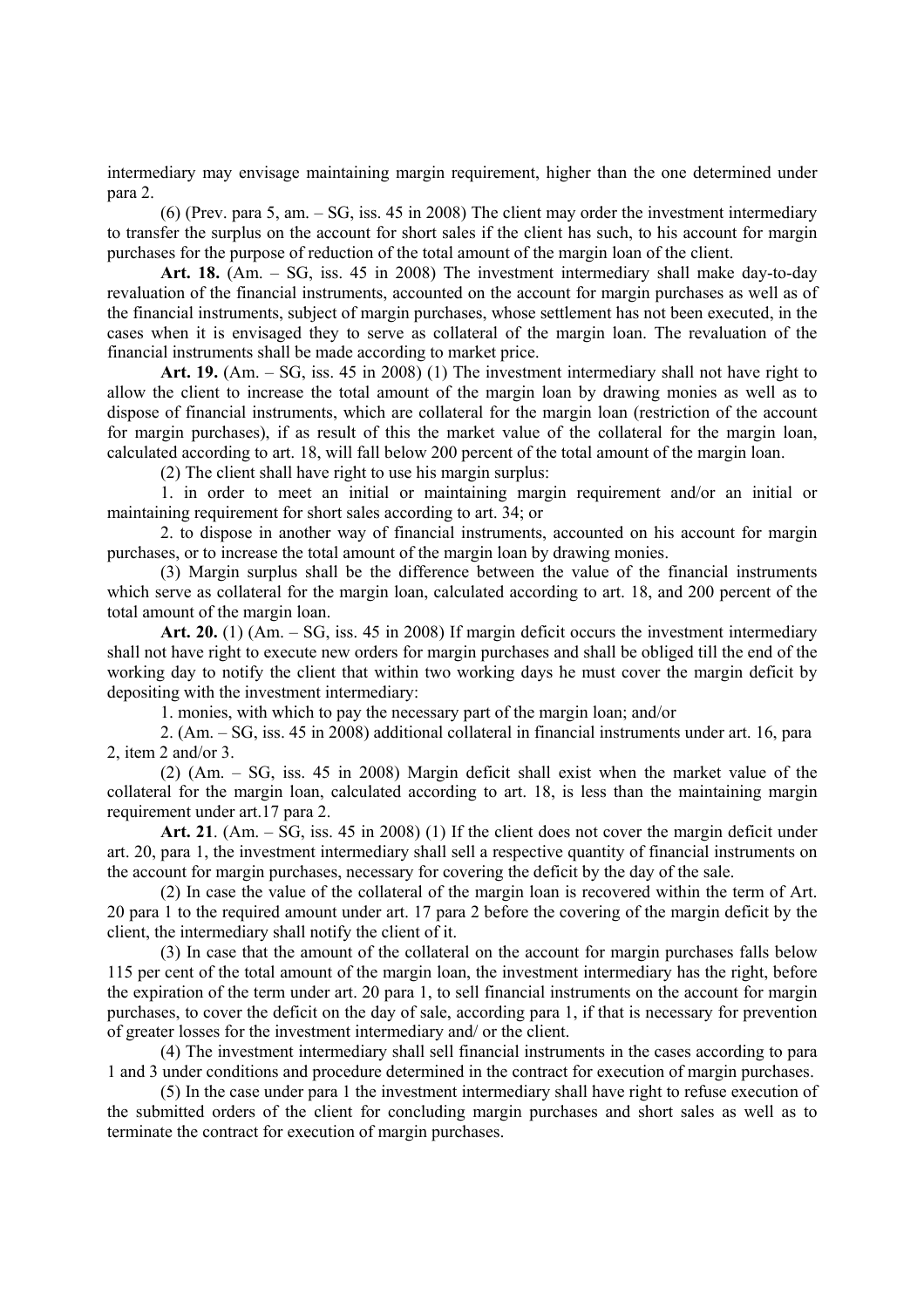**Art. 22.** (Am. – SG, iss. 45 in 2008) (1) The contract for execution of margin purchases shall be concluded with a term and the client shall be obliged to return the margin loan upon expiration of the contract's term.

(2) In case that on the day of expiration of the contract according to para 1, the client fails to repay the loan granted for execution of margin purchases, the investment intermediary shall have the right to transfer from the account for monies of the client to its own pecuniary account the sum necessary for redemption of the margin loan, as well as to dispose of the collateral in a manner determined in the contract.

(3) In the cases under para 2 the investment intermediary shall realize the collateral by giving an order for sale of the financial instruments used as collateral of the margin loan, on the date of termination of the contract for execution of margin purchases. With the monies received from the sale shall be repaid the client's liability to the intermediary under the margin loan.

(4) The remaining financial instruments on the account for margin purchases and the monies of the client shall be transferred to the account for financial instruments, respectively to the account for monies of the client, kept by the investment intermediary.

#### **Section III**

## **Requirements to the Contracts for Execution of Margin Purchases (Title am. – SG, iss. 45 in 2008)**

**Art. 23**. (Am. – SG, iss. 45 in 2008) The contracts for execution of margin purchases shall include:

1. information on the increased risk, occurring for the client in connection with the execution of margin purchases, including:

a) the requirement to furnish additional collateral in the cases under art. 20, para 1, as well as statement that in case of delay the investment intermediary may satisfy itself from the existing collateral;

b) the possibility not to be able to exercise the voting right attaching to the securities, accounted on his account for margin purchases, if they are used by the investment intermediary according to art. 5, para 3 and art. 6, para 1, except in the case when they are pledged as collateral of a bank loan for financing of margin purchases;

c) the possibility to lose not only all the funds, which he has invested in financial instruments by margin purchases, but in relation to them to have also additional liabilities to the investment intermediary;

2. the conditions and procedure for opening and closing of account for margin purchases for the financial instruments at a depository institution and for disposal of the financial instruments kept on the account for margin purchases;

3. the costs on the margin loan and the method for their calculation;

4. the frequency of calculation of the interest on the margin loan;

5. the terms and the way of payment of the interest and the other costs on the margin loan;

6. the amount of the initial and the maintaining margin requirements;

7. the procedure, terms and the way for meeting the initial and the maintaining margin requirements, including description of the way for revaluation under art. 18 and the ways for notification of the client to furnish additional collateral;

8. the conditions for restriction of the account for margin purchases as well as the conditions and procedure for use of the margin surplus;

9. additional restrictions, if there are such, on the admissible kinds of deposits and collaterals for margin purchases;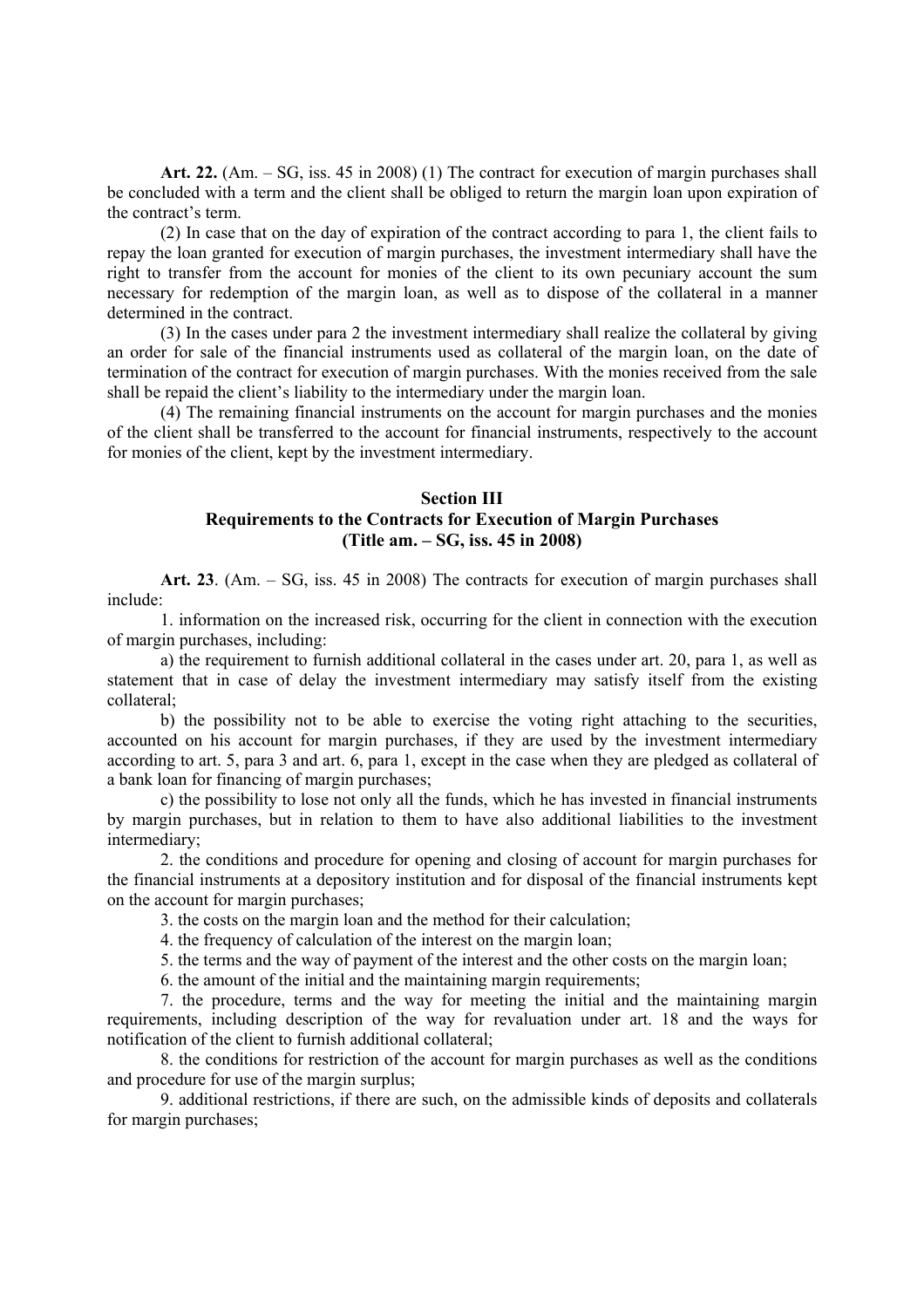10. the conditions, under which the investment intermediary has right to require additional collateral and its kind;

11. statement whether the surplus on the account for short sales of the client will be used as collateral on the margin loan or for reduction of the margin loan as well as the conditions and procedure for its use;

12. the right of the investment intermediary to furnish as collateral and to use the financial instruments accounted on the account for margin purchases of the client, which serve as collateral of the loan, as well as the conditions and procedure of their use;

13. the grounds and the procedure for amendment and termination of the contract for execution of margin purchases;

14. the conditions and procedure for satisfying the investment intermediary from the provided collateral in case of default by the client, including the right of the investment intermediary according to art. 21 and 22 to sell the financial instruments accounted on the client's account for margin purchases, and to compensate its claim with the adverse claims of the client, ensuing from the contract for execution of margin purchases;

15. indication whether the investment intermediary may compensate its claim under the contract for margin purchases with an adverse claim of the client, ensuing from a contract for execution of short sales between him and the investment intermediary;

16. a clause that the client clearly understands the risks, related to the implementation of the margin purchases.

17. maximum amount of the client's liability to the investment intermediary under the loan granted for margin purchases, determined on the basis of the information under art. 19 para 4 of Ordinance No. 38;

18. term of the contract.

## **Section IV Additional Requirements for Accounting Margin Purchases**

**Art. 24**. (Am. – SG, iss. 45 in 2008) (1) The total amount of the margin loan shall be accounted on the debit balance of the account for margin purchases of the client kept by the investment intermediary.

(2) The monies under art. 16 para 2 item 1, deposited by the client on the account for margin purchases in compliance with the initial or the maintaining margin requirements, shall reduce the amount of the margin loan.

(3) The monies under art. 16 para 2 item 1 and the financial instruments under art. 16 para 2 item 2 and 3, deposited by the client in compliance with the initial and maintaining margin requirements shall be transferred to the client's account for margin purchases, or to the client's account for monies at a depository institution and shall be recorded on the credit balance on his account for margin purchases with the intermediary, on the day of depositing.

(4) In the cases when it is agreed between the parties to the contract, the financial instruments which meet the requirements of art. 8, or art. 9 para 1, subject of margin purchase, to serve as collateral of the margin loan, on the day of the settlement of the transaction they shall be transferred to the client's account for margin purchases at the depository institution and shall be recorded on the credit balance on the client's account for margin purchases with the investment intermediary. In cases other than those of sentence one, the financial instruments subject of margin purchase shall be transferred on the day of settlement of the transaction on account of the client at a depository institution, other than his account for margin purchases.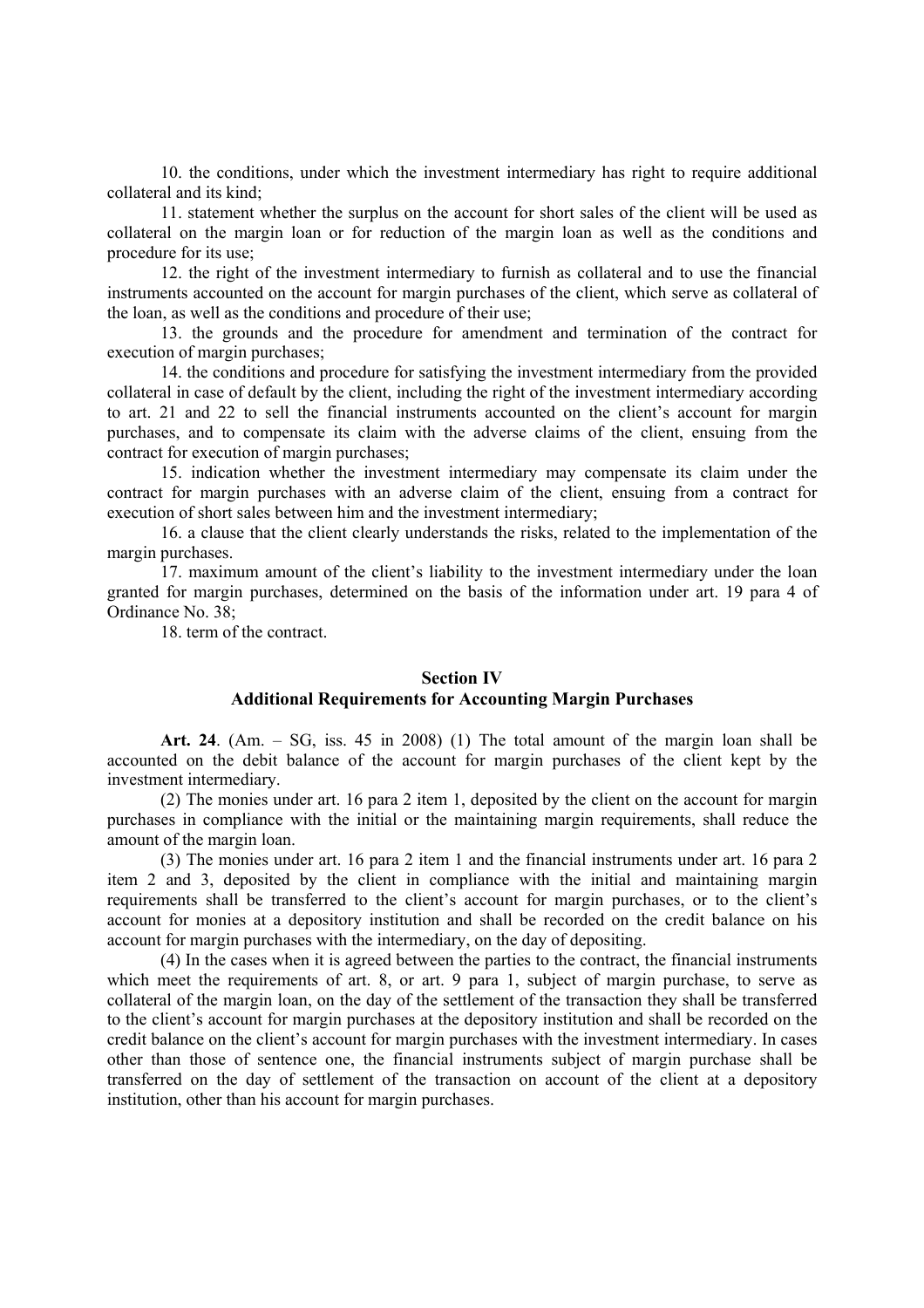(5) If the amount of the credit balance exceeds 200% of the amount of the debit balance, the excess may be transferred to the account for short sales of the same client, if such exists, if there is deficit on that account and if that is agreed between the parties in the contract. In the other cases the client may dispose of the margin surplus.

Art. 25. (Am. – SG, iss. 45 in 2008) (1) The investment intermediary shall keep daily accounting for each client with an account for margin purchases, which shall contain at least data on:

1. the current (daily) market value of the financial instruments, deposited by the client in compliance with the initial and maintaining margin requirements;

2. the margin surplus under art. 19, para 3, respectively the margin deficit under art.20;

3. the number and the market value of the financial instruments, subject of margin purchases, for which it is envisaged to serve as collateral of the margin loan and whose settlement has not been executed.

**Art. 26**. (Am. – SG, iss. 45 in 2008) (1) In the cases where the client has an account for margin purchases and account for short sales with the investment intermediary, it may be envisaged in the contract between them that the investment intermediary shall on a daily basis perform netting of the margin surplus on the account for margin purchases of a client with the deficit on his account for short sales, or the surplus on the account for short sales of a client with the deficit on his account for margin purchases.

(2) The investment intermediary shall maintain data base for each client about:

1. total amount of the collateral of the margin loan;

2. total amount of the initial and maintaining margin requirements;

3. total amount of the margin surplus or deficit.

## **Chapter four CONDITIONS AND PROCEDURE FOR EXECUTION OF SHORT SALES Section I General Requirements**

**Art. 27**. (Am. – SG, iss. 45 in 2008) (1) The investment intermediary shall execute short sales for the account of a client on the basis of a written contract for execution of short sales, concluded in accordance with the procedure under art. 24 of Ordinance No 38. By the contract for execution of short sales the investment intermediary shall undertake to supply the financial instruments, necessary for implementing the settlement of the short sales.

(2) (Am. – SG, iss. 45 in 2008) Before signing of the contract under para 1 the investment intermediary shall be obliged to provide the client with a written explanation on the mechanism for execution of the short sales and the risks, related to them.

**Art. 28**. (Am. – SG, iss. 45 in 2008) (1) The investment intermediary shall:

a) open and keep with itself a separate account for short sales to each client, who executes short sales;

b) open at a depository institution a separate account for short sales of each client, on which shall be kept the financial instruments, furnished in compliance with the initial and maintaining requirements for the short sales;

c) open at a depository institution a separate monies account for short sales, on which shall be accounted the provided by clients monies in connection with execution of short sales as well as monies received from the executed short sales.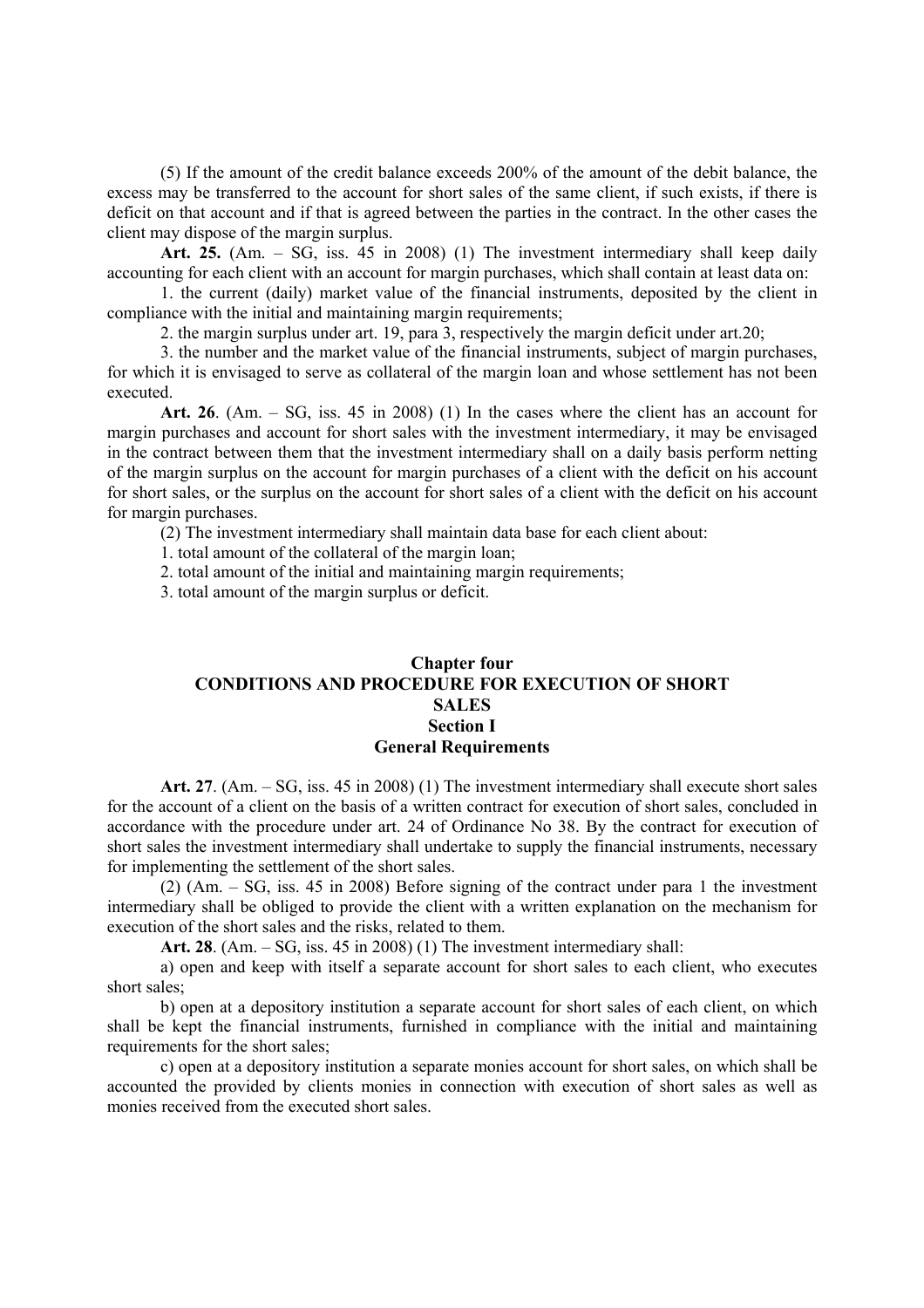(2) The investment intermediary shall account on the account for short sales of the client under para 1 point "a" the monies and financial instruments provided by the client in meeting initial and maintaining requirement, the monies from the short sale and its claim from the provided securities, subject to a short sale.

(3) The client account for short sales of the client under para 1 point "a" shall also contain information on the number of financial instruments from each issue, subject of short sale, executed for the account of the client (financial instruments at short positions), on the number of financial instruments provided in connection with meeting initial and maintaining requirement for short sales as well as information on the obligations to the client in connection with the use of financial instruments accounted on the account for short sales according art. 5.

**Art. 29**. (Am. – SG, iss. 45 in 2008) The monies and financial instruments, accounted on the account for short sales of the client with the investment intermediary, shall be deemed to be collateral in favour of the investment intermediary for the financial instruments, subject of short sale, up to the extent of the maintaining requirement under art. 35.

**Art. 30**. (1) (Am. – SG, iss. 45 in 2008) Order for short sale shall be executed on a regulated market in the Republic of Bulgaria only at price, which is:

1. (Am. – SG, iss. 45 in 2008) higher than the price of the last concluded transaction in the financial instruments, announced through the trading system as well as higher than the price at opening of the current session of the regulated market; or

2. (Am. – SG, iss. 45 in 2008) equal to the price of the last concluded transaction in the financial instruments, but higher than the last different price of concluded transaction in the financial instruments, announced through the trading system, as well as higher than the price at opening of the current session of the regulated market.

(2) (Am. – SG, iss. 45 in 2008) The requirement under para 1 shall not apply if the investment intermediary acts as market-maker of the issue and this is provided for in the rules of the regulated market.

**Art. 31.** (Canceled – SG, iss. 45 in 2008)

**Art. 32**. (Am. – SG, iss. 45 in 2008) The investment intermediary shall introduce an order for short sale on the regulated market only under the condition that it will be able to supply the financial instruments, subject of short sale, including in the cases when they are available on his account or on the sub-account of its client, who has an account for margin purchases as well as if it has concluded a contract for lending of financial instruments.

**Art. 33.** (Am. – SG, iss. 45 in 2008) (1) The seller in a short sale shall be obliged to provide the lender of the financial instruments, respectively the investment intermediary or its clients who have accounts for margin purchases, or whose financial instruments have been used at the settlement of the short sales, with compensation for non-exercising of the rights attaching to the financial instruments – subject of short sale, under the conditions and procedure of the contract under art. 27 para 1, respectively the contract for lending.

(2) The obligation under para 1 shall be fulfilled through the investment intermediary, through which the short sale is executed.

### **Section II**

### **Specific Requirements for Execution of Short Sales**

**Art. 34**. (Am. – SG, iss. 45 in 2008) (1) A client, who has submitted an order for short sale, shall be obliged to meet the initial requirement for short sale under para 2 on the day of the submission of the order to the investment intermediary and till the day for settlement of the short sale.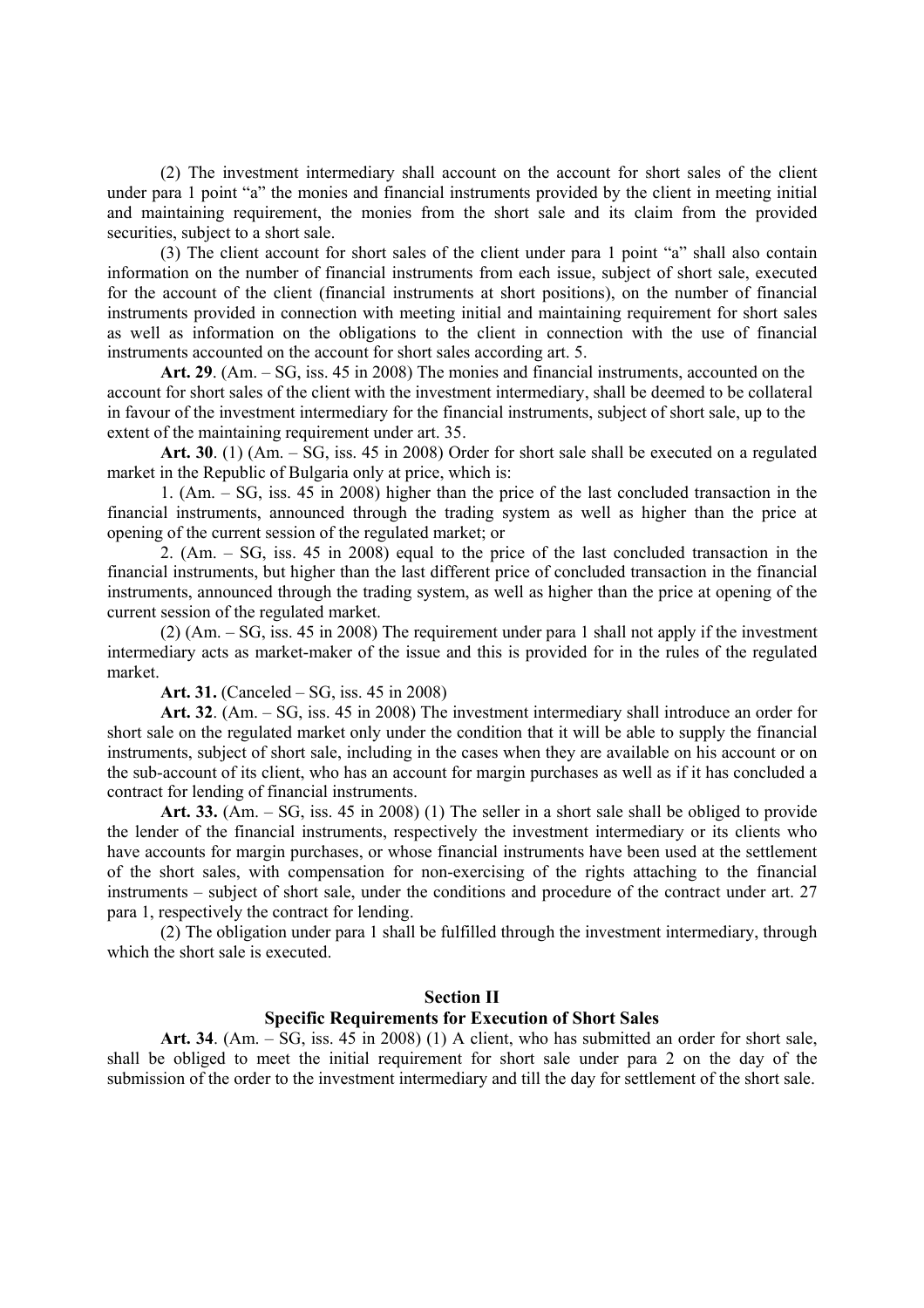(2) Initial requirement for short sale shall be the obligation of the client to provide the investment intermediary with a deposit under para 3 to the value of not less than 50 percent of the value of the short sale.

(3) The deposit under para 2 may consist of:

1. monies;

2. debt securities, issued or guaranteed by the Bulgarian state, which have market value;

3. financial instruments under art. 8, para 1, respectively art. 9, para 1;

4. any combination under items 1, 2 and 3.

(4) The initial requirement for short sale may be met by the client also by existing surplus at short sales according to art. 37, para 2 and/or margin surplus according to art. 19, para 2, item 1 if this is provided for in the contract between the parties.

(5) The regulated market, where the financial instruments, subject of short sales, are admitted to trading as well as the investment intermediary may provide initial requirement for short sale, higher than the one under para 2.

(6) If the client does not meet the initial requirement for short sale on the day of submission of the order, the investment intermediary shall not execute the order.

**Art. 35.** (1) (Suppl. – SG, iss. 45 in 2008) A client, to whom an account for short sales has been opened, shall be obliged to meet the maintaining requirement for short sales every day since the date of settlement of the transaction.

(2) (Am. – SG, iss. 45 in 2008) Maintaining requirement for short sales shall be the obligation of the client to maintain with the investment intermediary collateral under para 3 to the value of not less than 130 percent of the current market value of the financial instruments, subject of short sale, calculated according to art. 36.

(3) (Am. – SG, iss. 45 in 2008) Collateral for the short sale shall be the monies, received from the short sale as well as the other monies and financial instruments, accounted on the account for short sales of the client. If the monies and financial instruments, accounted on the account for short sales, are in amount, lower than the maintaining requirement for short sales and the client has an open account for margin purchases with the investment intermediary, on which margin surplus exists according to art. 19, para 3, it may serve as collateral for the short sales, if that is provided for in the contract.

(4) (Am. – SG, iss. 45 in 2008) The regulated market, where the financial instruments, subject of short sales, are admitted to trading as well as the investment intermediary may provide maintaining requirement for short sales, higher than the one determined under para 2.

(5) (Canceled – SG, iss. 45 in 2008)

**Art. 36.** (Am. – SG, iss. 45 in 2008) The investment intermediary shall make day-to-day revaluation of the financial instruments, accounted on the account for short sales, as well as of the financial instruments, subject of short sale, whose settlement has not been executed. The revaluation of the financial instruments shall be made according to market price.

**Art. 37.** (Am. – SG, iss. 45 in 2008) (1) The investment intermediary shall not have right to allow the client to dispose of monies and financial instruments, accounted on the account for short sales (restriction of the account for short sales), if as result of this the value of the collateral for the short sales will fall below 150 percent of the current market value of the financial instruments, subject of short sales, calculated according to art. 36.

(2) If the client has an open account for margin purchases with the investment intermediary and this is agreed between the parties, the surplus at short sales of the client may serve for covering the maintaining margin requirement under art. 17, para 3, when this is necessary. In the other cases the client shall have right to use his surplus at short sales: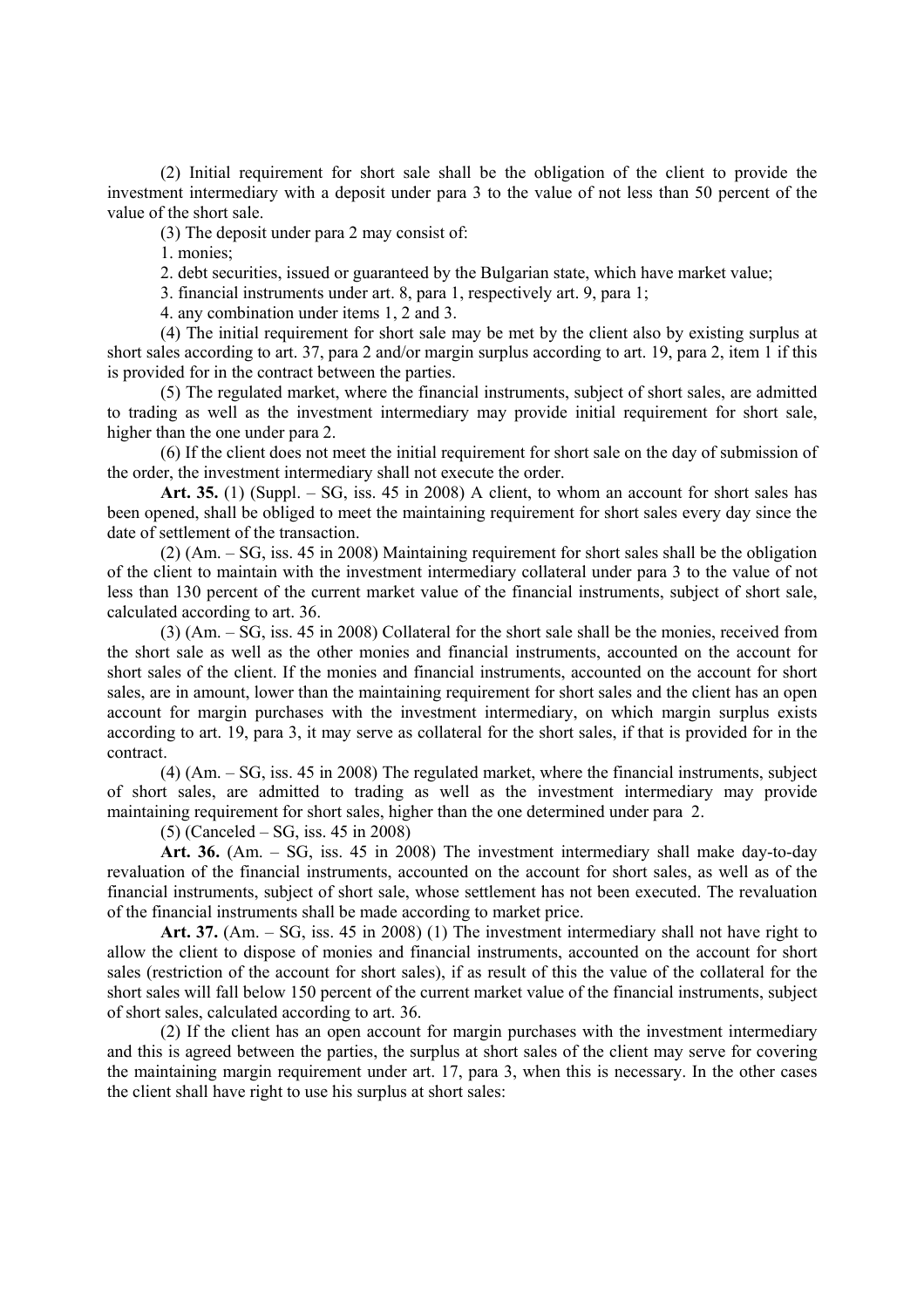1. transferring financial instruments accounted on his account for short sales, including meeting initial margin requirement under art. 16 and/ or initial requirement for short sales under art. 34; or

2. disposing of monies, accounted on the account for short sales.

(3) Surplus at short sales shall be the difference between the amount of the monies and the value of the financial instruments, accounted on the account for short sales, and 150 percent of the current market value of the financial instruments, subject of short sales, calculated according to art. 36.

**Art. 38**. (1) (Am. – SG, iss. 45 in 2008) If deficit at short sales occurs the investment intermediary shall not have right to execute new orders of the client for short sales and shall be obliged till the end of the working day to notify the client, that within one working day he must cover the deficit at the short sales by:

1. (Am. – SG, iss. 45 in 2008) depositing with the investment intermediary additional collateral in money and/or securities under art. 34, para 3; and/or

2. (Am. – SG, iss. 45 in 2008) purchasing the necessary number of financial instruments, subject of the short sale.

(2) (Am. – SG, iss. 45 in 2008) Deficit at short sales shall exist when the value of the collateral for the financial instruments, subject of short sale, is lower than the maintaining requirement under art. 35 para 2.

**Art. 39.** (1) (Am. – SG, iss. 45 in 2008) If the client does not cover the deficit at short sales under art. 38, para 1, the investment intermediary shall purchase the necessary number of the financial instruments, subject of short sale, executed for the account of the client, for covering the deficit by the day of the purchase. The investment intermediary shall execute the purchases under the previous sentence with the monies on the account for short sales of the client.

(2) (Am. – SG, iss. 45 in 2008) In case the value of the collateral on the account for short sales falls below 120 percent of the current market value of the financial instruments, subject of short sales, calculated according to art. 36, the investment intermediary shall have right to purchase financial instruments according to para 1 before expiration of the term of one working day if this is necessary for preventing bigger losses for the investment intermediary and/or the client.

(3) (Am. – SG, iss. 45 in 2008) In the case under para 1 the investment intermediary shall have right to refuse the execution of the submitted orders of the client for concluding short sales as well as to terminate the contract for execution of short sales.

**Art. 40.** (Am. – SG, iss. 45 in 2008) (1) The contract for execution of short sales shall be concluded with a definite term and the client shall be obliged to return also upon request the financial instruments, subject of the short sale.

(2) In case the investment intermediary must return the financial instruments, which he has used from an account for margin purchases of a client for execution of a short sale and it may not use other financial instruments in order to fulfill its obligation, it shall give an order for purchase of these financial instruments at the first session of the regulated market after the obligation for returning the financial instruments becomes exigible.

(3) If the obligation for returning the financial instruments under para 2 relates to financial instruments, subject of short sale, executed for the account of a client, the investment intermediary shall pay these financial instruments with the monies, accounted on the account for short sales of this client. The investment intermediary shall be obliged to notify the client of the purchase of the financial instruments under conditions and, in accordance with procedure provided for in the contract for execution of short sales.

**Art. 41**. (Am. – SG, iss. 45 in 2008) (1) At termination of the contract for execution of short sales the investment intermediary shall give an order for purchase of the financial instruments, with which short sale has been executed, at the first session of the regulated market after termination of the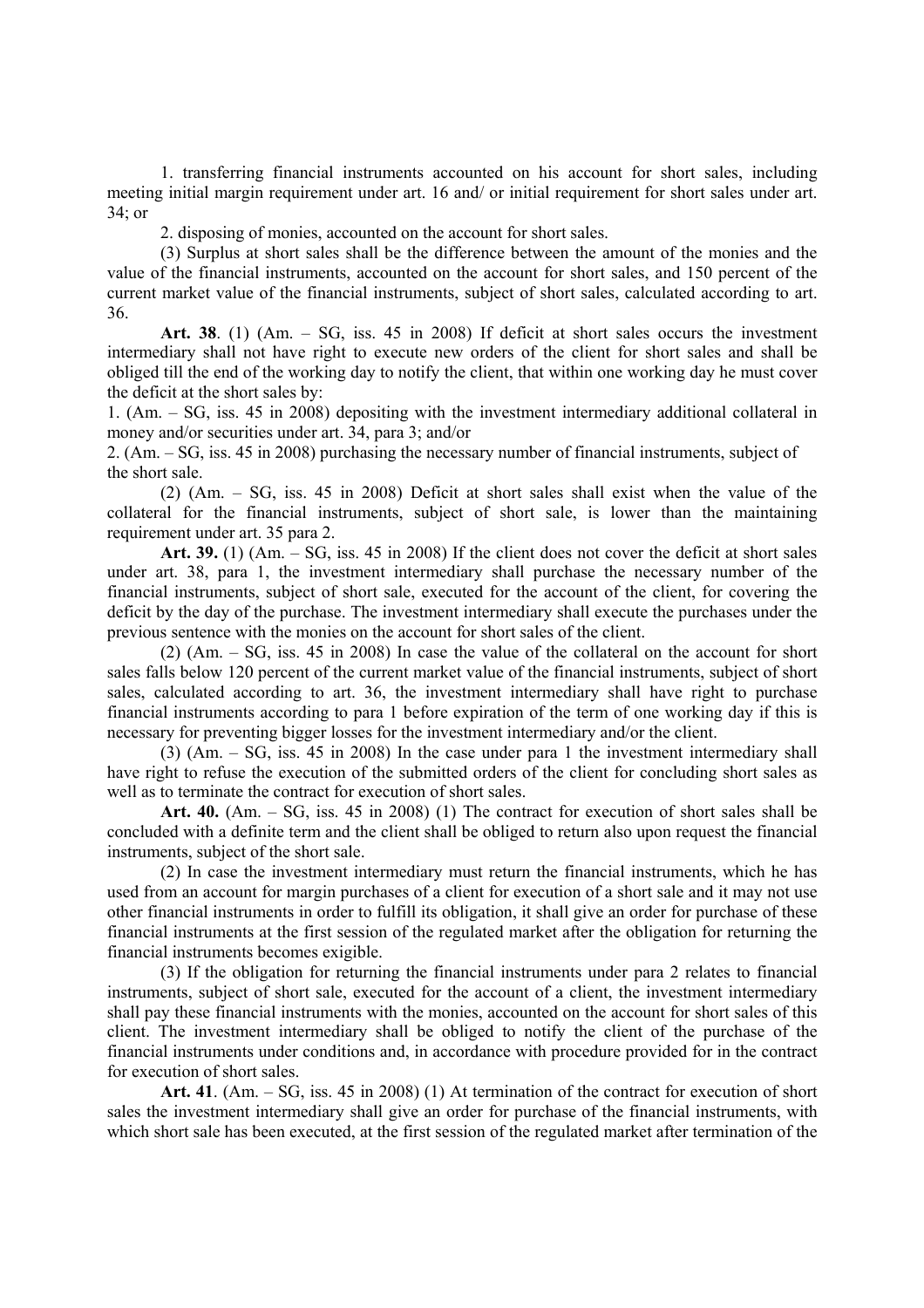contract. At termination of the contract for execution of short sales the investment intermediary shall have the rights under art. 40, para 3.

(2) The remaining monies and financial instruments of the client, accounted on his account for short sales after purchase of the financial instruments under para 1 and the closing of the account, shall be transferred to the relevant pecuniary account of the client, kept by the investment intermediary.

## **Section III. Requirements to the Contracts for Execution of Short Sales (Title am. – SG, iss. 45 in 2008)**

**Art. 42**. (Am. – SG, iss. 45 in 2008) The contracts for execution of short sales, shall include:

1. (Am. – SG, iss. 45 in 2008) information on the increased risk, occurring for the client in connection with the execution of short sales, including:

a) the requirement to furnish additional collateral under art. 38, para 1, and in case of delay the investment intermediary may satisfy itself from the existing collateral;

b) the possibility the client to owe to the investment intermediary bigger amount of monies than the ones received at the short sales;

2. (Am. – SG, iss. 45 in 2008) the obligation of the investment intermediary to supply the financial instruments, necessary for the settlement of the short sales;

3. (Am. – SG, iss. 45 in 2008) the amount of the initial and the maintaining requirements for short sales;

4. (Am. – SG, iss. 45 in 2008) the procedure, the terms and the way for meeting the initial and the maintaining requirements for short sales, including description of the way for revaluation of the financial instruments under art. 36 and the ways for notification of the client for furnishing additional collateral;

5. (Am. – SG, iss. 45 in 2008) the conditions for restriction of the account for short sales as well as the conditions for use of the surplus at the short sales;

6. (Am. – SG, iss. 45 in 2008) indication whether the margin surplus on the account for margin purchases of the client may be used as collateral for the account for short sales as well as the conditions and procedure for that;

7. (Prev. item 6, suppl. – SG, iss. 45 in 2008) additional restrictions, if there are such, on the admissible kinds of deposits and collaterals for short sales;

8. (Prev. item 7 – SG, iss. 45 in 2008) the conditions, under which the investment intermediary has right to require additional collateral and its kind;

9. (Prev. item 8, suppl. – SG, iss. 45 in 2008) the right of the investment intermediary to use in its activity the monies and financial instruments of the client, accounted on the account for short sales and the restrictions of that right under art. 29;

10. (Prev. item  $9 - SG$ , iss. 45 in 2008) the obligation of the client under art. 33, para 1 to furnish an amount of money, equal to the paid dividend and the other payments, made in connection with the securities, subject of short sale;

11. (Prev. item 10 – SG, iss. 45 in 2008) the grounds and the procedure for amendment and termination of the contract for execution of short sales;

12. (Prev. item 11, am. – SG, iss. 45 in 2008) conditions and procedure for satisfying of the intermediary from the provided collateral in case of default by the client, including the right of the investment intermediary under art. 39, para 1 and art. 40, para 3 to use the monies and financial instruments of the client, accounted on the account for short sales;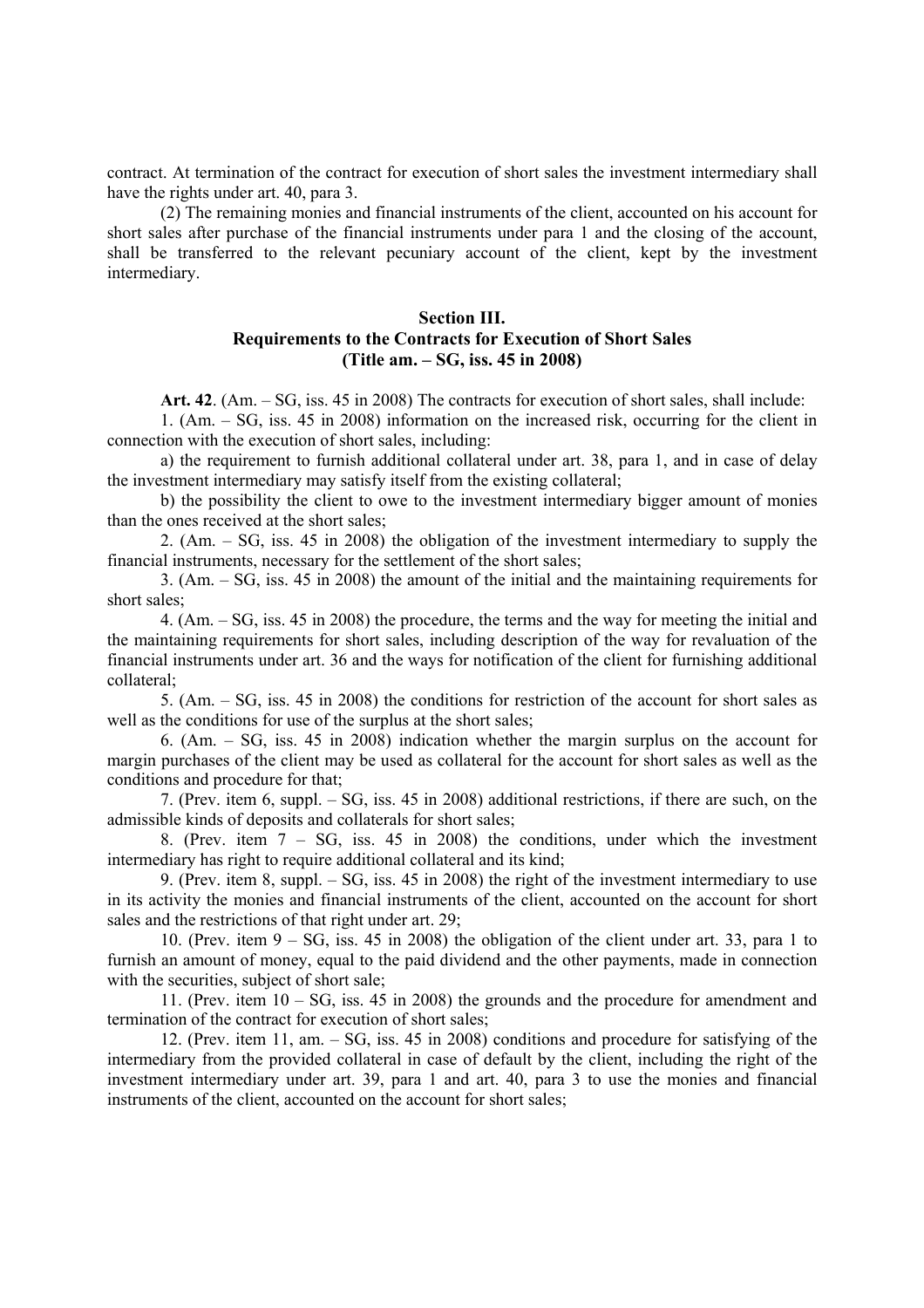13. (New – SG, iss. 45 in 2008) indication whether compensation is allowed of the adverse liabilities, arising from the contract for execution of short sales and the contract for execution of margin purchases, as well as conditions and procedure of making the compensation;

14. (Prev. item 12, am.  $-SG$ , iss.  $45$  in 2008) a clause that the client clearly understands the risks, related to the short sales;

15. (New – SG, iss. 45 in 2008) the ways of determination of the remuneration of the investment intermediary, including the fees and commissions in relation to the short sale;

16. (New – SG, iss. 45 in 2008) the conditions and procedure for returning of the financial instruments upon request by the investment intermediary;

17. (New – SG, iss. 45 in 2008) conditions and procedure for opening and closing of accounts for short sales at a depository institution;

18. (New  $-$  SG, iss. 45 in 2008) term of the contract.

## **Section IV**

### **Additional Requirements for Accounting Short Sales**

**Art. 43.** (Am. – SG, iss. 45 in 2008) (1) The monies under art. 34 para 3 item 1 and the financial instruments under art. 34 para 3 item 2 and 3, deposited by the client in compliance with the initial or the maintaining margin requirements, as well as the pecuniary revenues from the short sales shall be recorded on the credit balance of the account for short sales with the investment intermediary, respectively shall be registered on the relevant accounts at a depository institution on the day of depositing.

(2) The claim of the intermediary in connection with the financial instruments, owed by the client, which have been subject of short sale, shall be recorded on the debit balance of the account for short sales of the client on the date of settlement of the respective transaction.

(3) The amounts under art. 33, para 1 shall reduce the credit balance of the account for short sales unless the client of short sale pays them to the investment intermediary.

(4) If the credit balance of the account for short sales of a client exceeds 150% of the amount of the debit balance, the surplus may be transferred to his account for margin purchases, if such exists in case of margin deficit and if this is agreed between the parties. In the other cases the client may dispose of the surplus at the short sales.

**Art. 44.** (Suppl. – SG, iss. 45 in 2008) The investment intermediary shall keep daily accounting for each client with an account for short sales, which shall contain at least data on:

1. (Am. – SG, iss. 45 in 2008) the current (daily) market value of the financial instruments, subject of short sale, as well as of the financial instruments subject of deposit under art. 34 para 3;

2. (Am. – SG, iss. 45 in 2008) the surplus at short sales under art. 37, para 2, respectively the deficit at short sales under art. 38;

3. (Am. – SG, iss. 45 in 2008) the number and the market value of the financial instruments, subject of short sale, whose settlement has not been executed;

4. (Canceled – SG, iss. 45 in 2008)

**Art. 45**. (Am. – SG, iss. 45 in 2008) (1) For a client, to whom an account for short sales and account for margin purchases has been opened with the investment intermediary, art. 26 para 1 shall apply accordingly.

(2) The investment intermediary shall maintain data base for each client on:

1. the accumulated value of the collateral for financial instruments, subject of short sales;

2. the total value of the initial and maintaining requirements for short sales;

3. the total value of the surplus or deficit at the short sales.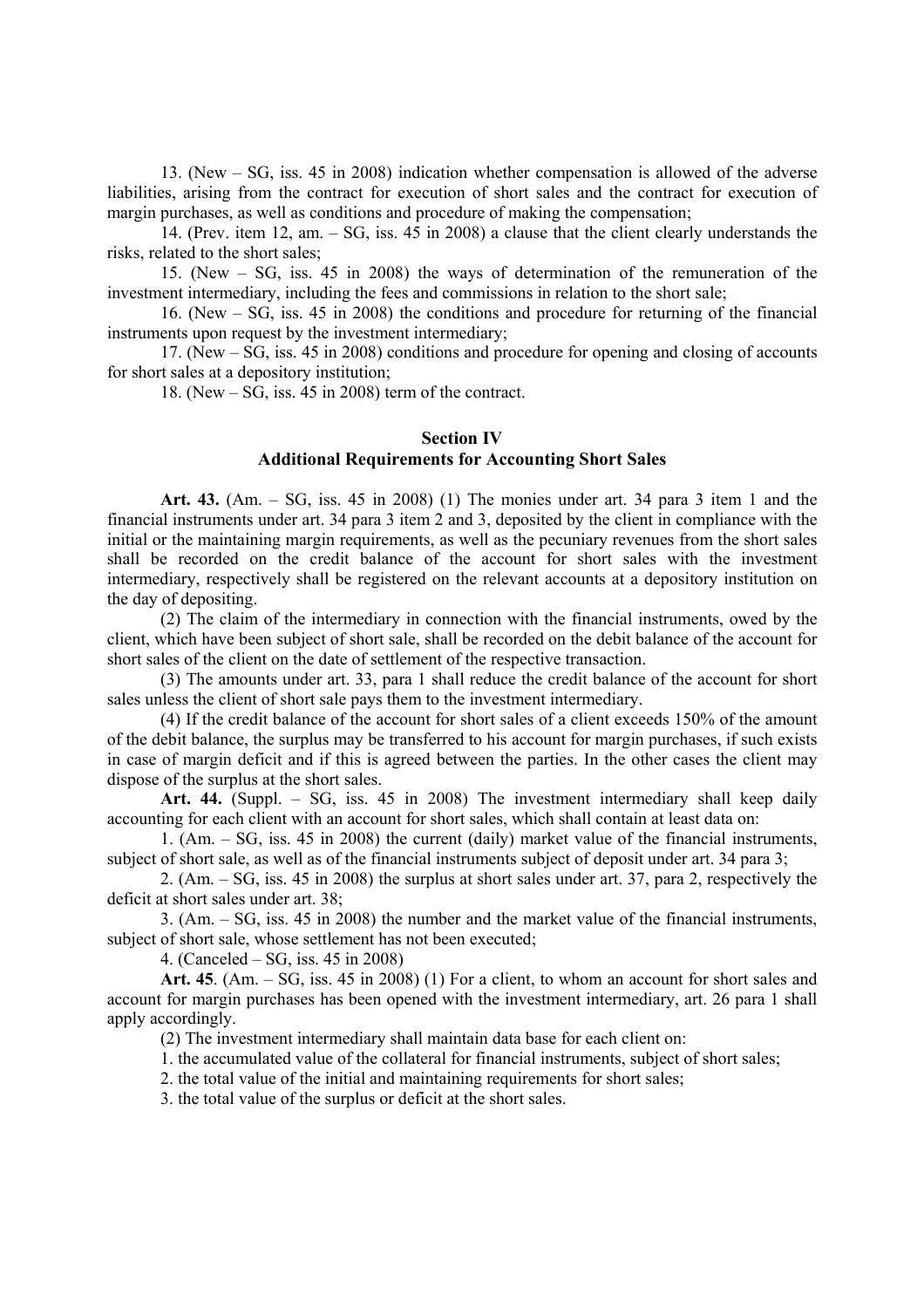### **Chapter Five CONDITIONS AND PROCEDURE FOR LENDING OF SECURITIES**

**Art. 46**. (1) (Am. – SG, iss. 45 in 2008) The investment intermediary shall borrow, or lend financial instruments on the basis of a written contract for lending with the following minimum content:

1. (Am. – SG, iss. 45 in 2008) the capacity, in which the investment intermediary acts – as lender, or borrower for its own account or as agent of a client;

2. (Suppl. – SG, iss. 45 in 2008) the amount of the remuneration under art. 51, if such is provided for, the way and the frequency of its calculation and payment;

3. (Am. – SG, iss. 45 in 2008) the admissible kinds of collaterals and the minimum amount of the collateral for the loan of financial instruments;

4. (Am. – SG, iss. 45 in 2008) the term for the supply of the borrowed financial instruments and the collateral and the right of the borrower of the financial instruments, if such is provided, to change the collateral;

5. (Am. – SG, iss. 45 in 2008) in the cases when subject of the contract are securities - a clause that the lender of the securities loses the possibility to exercise the right to vote under the securities until they are not returned to him;

6. (Am. – SG, iss. 45 in 2008) the way and the procedure for furnishing of compensation for non-exercising of the rights attaching to the financial instruments - amount of money, equal to the paid dividend and the other payments under art. 53, para 1 and 2;

7. (Am. – SG, iss. 45 in 2008) the right of the lender of the financial instruments to use the pecuniary collateral for the loan of financial instruments and his responsibility for the losses, ensuing from this use;

8. (Am. – SG, iss. 45 in 2008) description of the way of revaluation under art. 52 and the ways for notification of the borrower of the financial instruments of the furnishing of additional collateral;

9. (Am. – SG, iss. 45 in 2008) the right of the borrower of the financial instruments to use the surplus from the collateral;

10. (Am. and suppl. – SG, iss. 45 in 2008) the grounds and the procedure for amendment and termination of the contract for lending of financial instruments;

11. (Am. – SG, iss. 45 in 2008) the rights of the lender of the financial instruments under art. 55 and the rights of the borrower under art. 56;

12. (Am. – SG, iss. 45 in 2008) the conditions and procedure for returning of the financial instruments upon request of the lender;

13. (New – SG, iss. 45 in 2008) term of the contract.

(2) (Am. – SG, iss. 45 in 2008) The contract for lending under para 1 may contain a clause that the financial instruments, subject of each loan, the collateral for it as well as the remuneration of the lender under art. 51, para 1, respectively of the borrower under art. 51, para 2, shall be determined in additional agreements.

**Art. 47.** (1) (Am. – SG, iss. 45 in 2008) The investment intermediary, which keeps accounts for financial instruments of clients, wishing to lend financial instruments, may be defined as their agent under art. 4, para 4. The contract between the client and the investment intermediary agent shall be with the following minimum content:

1. (Am.  $-$  SG, iss. 45 in 2008) the obligation of the agent of the lender to revalue daily according to the market the lent financial instruments and the received non-pecuniary collateral, as well as upon need to require additional collateral from the borrower;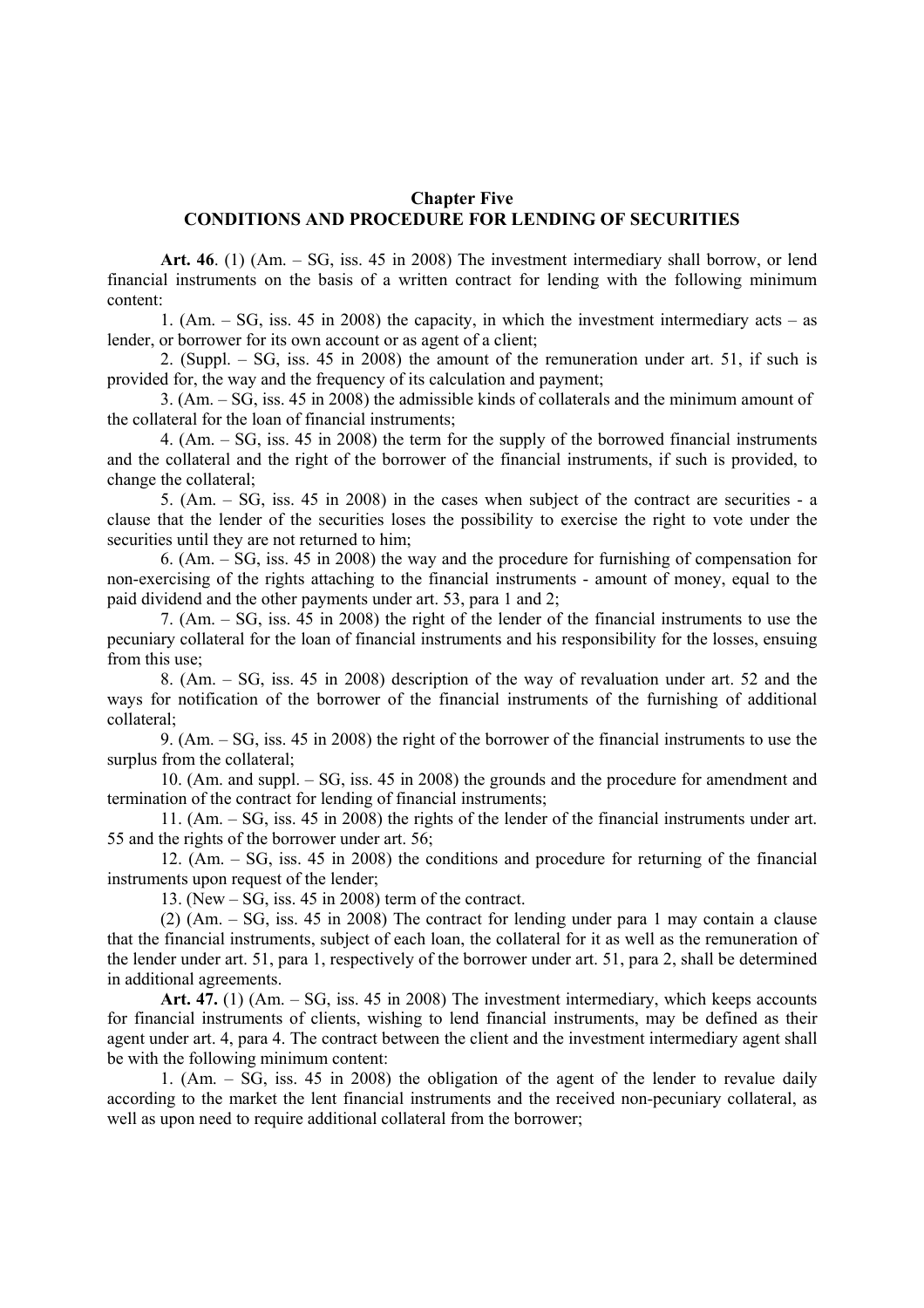2. the obligation of the agent of the lender to follow the payment of dividend and other payments for the lent securities and to ensure their furnishing to the lender by the borrower.

(2) (Am. – SG, iss. 45 in 2008) The investment intermediary may borrow financial instruments from a client, with whom it has concluded contract under para 1. In this case the contract for lending of financial instruments shall be signed by the client as lender and the investment intermediary as borrower.

**Art. 48**. (1) (Am. – SG, iss. 45 in 2008) The lender of financial instruments shall be obliged to transfer according to art. 4, para 1 the lent financial instruments and to order to the depository institution to enter the borrower, respectively the buyer in short sale as their owner according to the instructions of the borrower.

(2) (Am. – SG, iss. 45 in 2008) The orders to the depository institution under para 1 should contain a special indication, that the transfer of the financial instruments is in connection with lending them. The previous sentence shall also apply to the orders to the depository institution about returning of the borrowed financial instruments.

**Art. 49**. (1) (Am. – SG, iss. 45 in 2008) The loan of financial instruments may be secured with:

1. monies; or

2. (Am. – SG, iss. 45 in 2008) debt securities, issued or guaranteed by the Bulgarian state, which have market value.

(2) (Am. – SG, iss. 45 in 2008) Till the day, on which the lent financial instruments are transferred the investment intermediary borrower shall be obliged to transfer the pecuniary collateral under para 1, item 1 to an account for monies at a depository institution, pointed out by the investment intermediary lender, respectively agent of lender under art. 4, para 4. If the investment intermediary borrower acts simultaneously also as agent under art. 4, para 4 of its client, the pecuniary collateral under para 1, item 1 shall be transferred from the account of the investment intermediary, determined for its own monies, to the account of the investment intermediary, determined for monies of clients, unless otherwise provided for in the contract for lending of financial instruments.

(3) The investment intermediary borrower shall transfer to the investment intermediary lender, respectively agent of the lender, the non-pecuniary collateral under para 1, item 2, applying respectively the conditions under para 2.

(4) (Am. – SG, iss. 45 in 2008) The value of the collateral under para 1 must at any time be at least 100 percent of the market value of the borrowed financial instruments.

**Art. 50**. (1) (Am. – SG, iss. 45 in 2008) The lender of the financial instruments shall have right to use the pecuniary collateral under art. 49, para 1, item 1.

(2) (Am. – SG, iss. 45 in 2008) The lender may not use the non-pecuniary collateral under art. 49, para 1, item 2 except for satisfaction of claims, ensuing from the contract for lending of financial instruments.

(3) (Am. – SG, iss. 45 in 2008) The losses in result of unsuccessful investing or use in another way of the pecuniary collateral under para 1 shall be for the account of the lender of the financial instruments.

**Art. 51**. (1) (Am. – SG, iss. 45 in 2008) When furnishing non-pecuniary collateral under art. 49, para 1, item 2 the investment intermediary borrower shall pay to the lender of the financial instruments remuneration, if this is provided for in the contract for lending of financial instruments.

(2) (Am. – SG, iss. 45 in 2008) When it has received pecuniary collateral, the investment intermediary lender, respectively agent of the lender, shall pay to the borrower of the financial instruments remuneration, if this is provided for in the contract for lending of financial instruments.

**Art. 51a** (New – SG, iss. 45 in 2008) An investment intermediary which acts as agent for account of clients on the ground of a contract under art. 47 shall open and keep with itself separately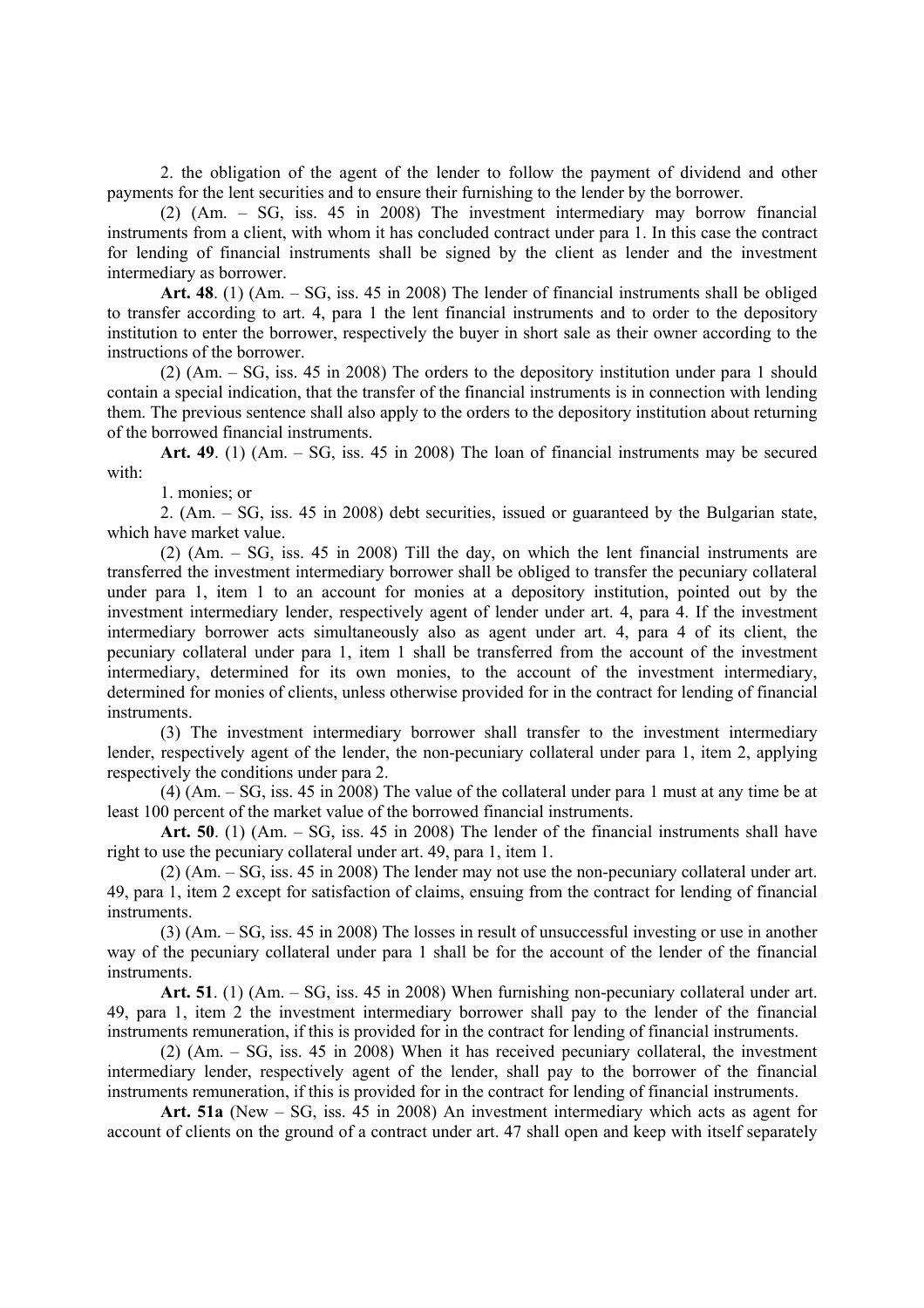for each client an account, on which it shall account the lent financial instruments and the monies and/ or the financial instruments provided as collateral for the loan according art. 49.

**Art. 52**. (1) (Am. – SG, iss. 45 in 2008) The investment intermediary borrower as well as the investment intermediary lender, respectively agent of the lender, shall make day-to-day revaluation of the financial instruments, subject of contract for lending, as well as of the non-pecuniary collateral under art. 49, para 1, item 2, if such has been furnished, for the purpose of establishing the compliance of the collateral with the requirements under art. 49, para 4. The revaluation of the lent financial instruments shall be made according to market prices.

(2) (Am. – SG, iss. 45 in 2008) If the market value of the lent financial instruments rises and/or the market value of the nonpecuniary collateral under art. 49, para 1, item 2 falls so that the current value of the collateral falls below 100 percent of the current market value of the lent financial instruments, the investment intermediary borrower shall be obliged not later than the end of the following working day to transfer to the respective account of the investment intermediary lender, respectively agent of the lender, the necessary additional collateral.

(3) (Am. – SG, iss. 45 in 2008) If the market value of the lent financial instruments falls and/or the market value of the nonpecuniary collateral rises so that the current value of the collateral exceeds 100 percent of the current market value of the lent financial instruments, the investment intermediary borrower shall have right to receive the surplus of the collateral.

**Art. 53.** (1) (Am. – SG, iss. 45 in 2008) Till the termination of the contract for lending of the financial instruments the lender shall have right to receive from the investment intermediary borrower compensation in relation to the rights attaching to the lent financial instruments under the conditions and in accordance with the procedure provided for in the contract for lending of financial instruments.

(2) (Am. – SG, iss. 45 in 2008) The investment intermediary borrower shall have right to receive from the lender of the financial instruments an amount of money, equal to the claim for interest in connection with the furnished non-pecuniary collateral.

(3) The lender of securities may not exercise the voting right attaching to the lent securities until they are not returned to him.

**Art. 54**. (Am. – SG, iss. 45 in 2008) (1) The contract for lending of financial instruments shall be concluded with a term and the investment intermediary borrower shall be obliged to return also upon request the borrowed financial instruments.

(2) The investment intermediary borrower till the end of the following working day after expiration of the contract's term, or till the end of the following working day after receiving the notification whereby returning of the lent financial instruments is requested, shall give order to the depository institution to enter as owner of the lent financial instruments their lender.

(3) The contract for lending of financial instruments shall be disaffirmed by the right party if the investment intermediary borrower does not furnish additional collateral according to art. 52, para 2 or an amount of money, equal to the payments under art. 53, para 1, respectively in case the investment intermediary lender or agent of the lender does not return the surplus from the collateral according to art. 52, para 3 or does not furnish an amount of money under art.53, para 2.

**Art. 55.** (1) (Am. – SG, iss. 45 in 2008) If the investment intermediary borrower does not fulfill its obligation under art. 54, para 2 and does not return the financial instruments on time the investment intermediary lender, respectively agent of the lender, shall have right to purchase the lent financial instruments with the monies, received as collateral, respectively with the revenues from the sale of the nonpecuniary collateral.

(2) (Am. – SG, iss. 45 in 2008) In case the price of the lent financial instruments under para 1 together with the other expenses, connected with the purchase, exceeds the amount of the collateral, the investment intermediary borrower shall be obliged to pay to the lender the difference together with the agreed in the contract interest on it.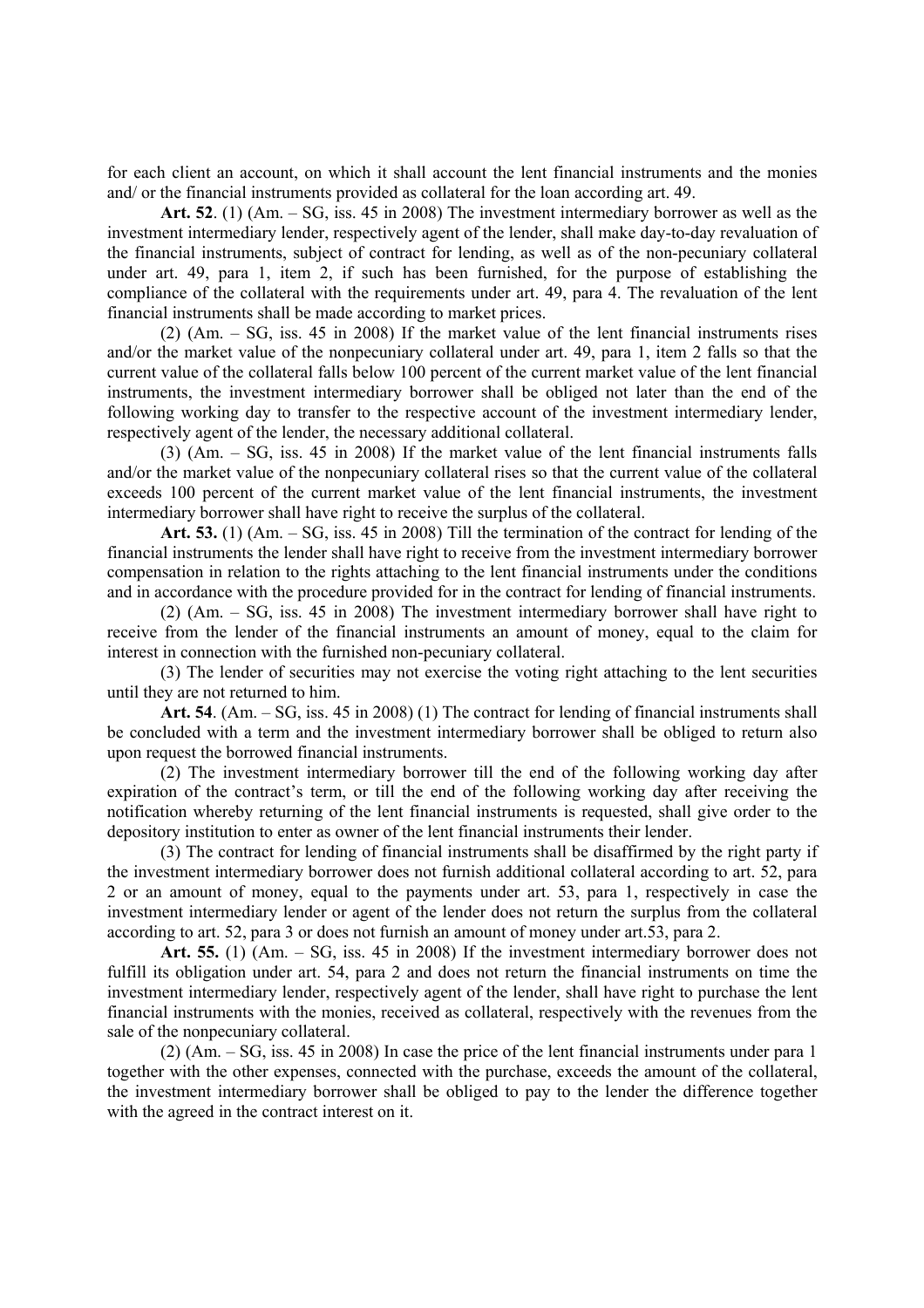(3) (Am. – SG, iss. 45 in 2008) The investment intermediary lender, respectively agent of the lender, may use the collateral according to para 1 also for its other claims, ensuing from the contract for lending of financial instruments, including for the payments under art. 53, para 1.

(4) (Am. – SG, iss. 45 in 2008) The lender of the financial instruments shall be obliged to return to the investment intermediary borrower the remaining part of the collateral.

**Art. 56**. (1) (Am. – SG, iss. 45 in 2008) The investment intermediary lender, respectively agent of the lender, shall be obliged when the contract for lending is disaffirmed due to his fault, till the end of the following working day after receiving the notification for disaffirming of the contract to order to the respective depository institution the returning of the received collateral.

(2) (Am. – SG, iss. 45 in 2008) If the investment intermediary lender, respectively agent of the lender, does not fulfill its obligation under para 1 and does not return on time the received collateral, the investment intermediary borrower shall have right to sell the necessary number of the borrowed financial instruments and to withhold the monies from the sale in amount of the value of the collateral.

(3) (Am. – SG, iss. 45 in 2008) In case the sale price of the borrowed financial instruments under para 2, reduced with the other expenses, related to the sale, is less than the value of the collateral and the other liabilities of the lender of financial instruments, ensuing from the contract for lending, the lender of financial instruments shall be obliged to pay to the borrower the difference together with the interest on it.

(4) (Am. – SG, iss. 45 in 2008) The investment intermediary borrower shall have the rights under para 2 also for its other claims, ensuing from the contract for lending of financial instruments, including for the payments under art. 53, para 2.

(5) (Am. – SG, iss. 45 in 2008) The investment intermediary borrower shall be obliged to return to the lender the remaining part of the borrowed financial instruments.

## **Chapter Six CONDITIONS AND PROCEDURE FOR USING OF FINANCIAL INSTRUMENTS BY THE INVESTMENT INTERMEDIARY (Title am. – SG, iss. 45 in 2008)**

**Art. 57.** (Am. – SG, iss. 45 in 2008) The investment intermediary shall have right to use financial instruments, accounted on accounts for margin purchases and short sales of clients according to art. 5, para 3 and art. 6, para 1 only on the basis of a concluded contract for execution of margin purchases, or short sales.

**Art. 58**. (Am. – SG, iss. 45 in 2008) (1) The client shall have right to receive from the investment intermediary compensation for non-exercising of the rights attaching to the used financial instruments, under the conditions and the procedure provided for in the contract for execution of margin purchases, or of the contract for execution of short sales.

(2) In the cases when the used financial instruments according art. 57 are securities the client may not exercise the voting right attaching to the securities, while the investment intermediary is using them.

**Art. 59.** (Suppl. and am. – SG, iss. 45 in 2008) The investment intermediary shall be obliged to return to the client the used financial instruments according to the conditions in the contract for execution of margin purchases, or for short sales, as well as in the cases when the account for margin purchases or short sales is closed.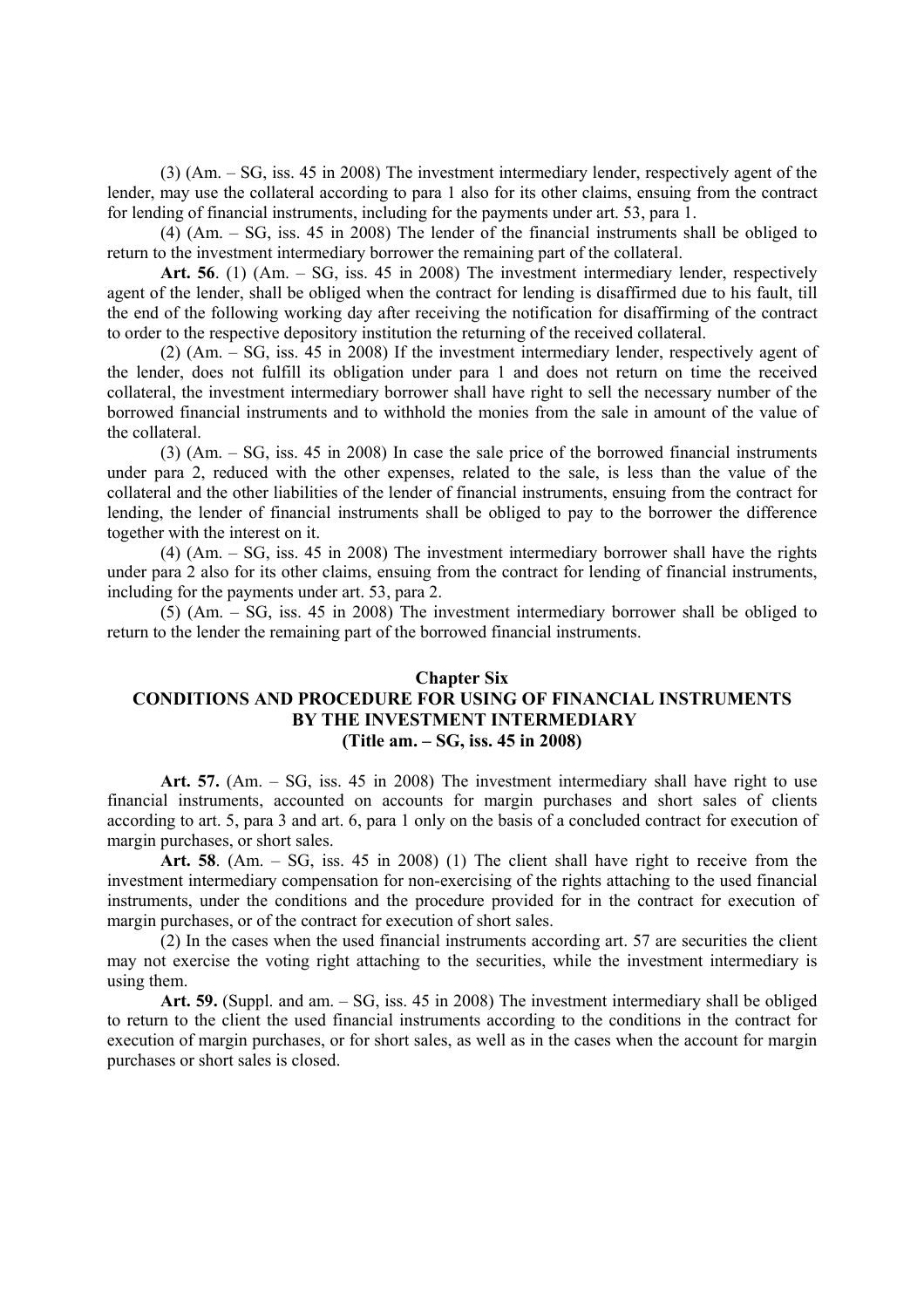## **Chapter Seven (New – SG, iss. 45 in 2008) SYSTEM FOR INTERMEDIATION IN LENDING OF FINANCIAL INSTRUMENTS**

Art. 59a. (Am. – SG, iss. 45 in 2008) (1) The Central Depository shall create and administer a system for intermediation in lending of financial instruments with the purpose of securing the settlement of short sales, the lending and returning of borrowed financial instruments under the conditions and procedure of this Ordinance.

 (2) The system under para 1 shall constitute data base about the financial instruments which satisfy the conditions under art. 8 para 1, or art. 9 para 1, and whose holders wished to lend them.

 (3) The Central Depository shall ensure an access to the system under para 1 of investment intermediaries which for their own account or for account of their clients lend or borrow financial instruments in the cases provided for in the Ordinance.

 (4) The relations between the Central Depository and the investment intermediaries in connection with the access to the system under para 1 shall be settled by a contract with equal conditions for all participants.

 (5) The conditions and procedure for operating the system under para 1 and the requirements to the participants in the system shall be determined by the Rules of the Central Depository.

**Art 59b.** (New – SG, iss. 45 in 2008) (1) The investment intermediary under art. 61 para 4 which lends financial instruments for its own account, or in its capacity of an agent, with the intermediation of the Central Depository shall submit to the Central Depository information about the financial instruments it offers to lend, and the conditions on which they may be lent The information according sentence one shall contain data on the financial instruments which are lent as well as the data under art. 46 para 1 item 1, 2, 3, 4, 6, 8, 10, 12 and 13.

 (2) Upon conclusion of a contract for lending of financial instruments according art. 46 with or without the intermediation of the Central Depository, the investment intermediary which borrows the financial instruments and the investment intermediary which lends the financial instruments for its own account, or in its capacity of agent, shall send counter orders for transfer of the financial instruments – subject of the contract for lending, respectively of the collateral according art. 49, to the relevant depository institution.

 (3) The depository institution shall transfer the lent financial instruments from the lender's account to the borrower's account only after the borrower certifies that it has transferred on relevant account at a depository institution the collateral due under art. 49.

 (4) Upon execution of the transfer of the lent financial instruments, the depository institution shall reflect in the relevant register that the transfer is in connection with the lending of the financial instruments.

### **Chapter Eight (Previous Chapter Seven – SG, iss. 45 in 2008) ADMINISTRATIVE PENALTY PROVISION**

**Art. 60**. (1) (New – SG, iss. 45 in 2008) The persons who have committed violations of the ordinance as well as the persons who have admitted the committing of such violations, shall be punished according to art. 227 of the MFIA.

(2) The acts for the violations shall be drawn up by officials, authorized by the deputy chairperson of the Financial Supervision Commission in charge of Investment Activities Supervision Division, and the penal warrants shall be issued by the deputy chairperson of the Financial Supervision Commission in charge of Investment Activities Supervision Division.